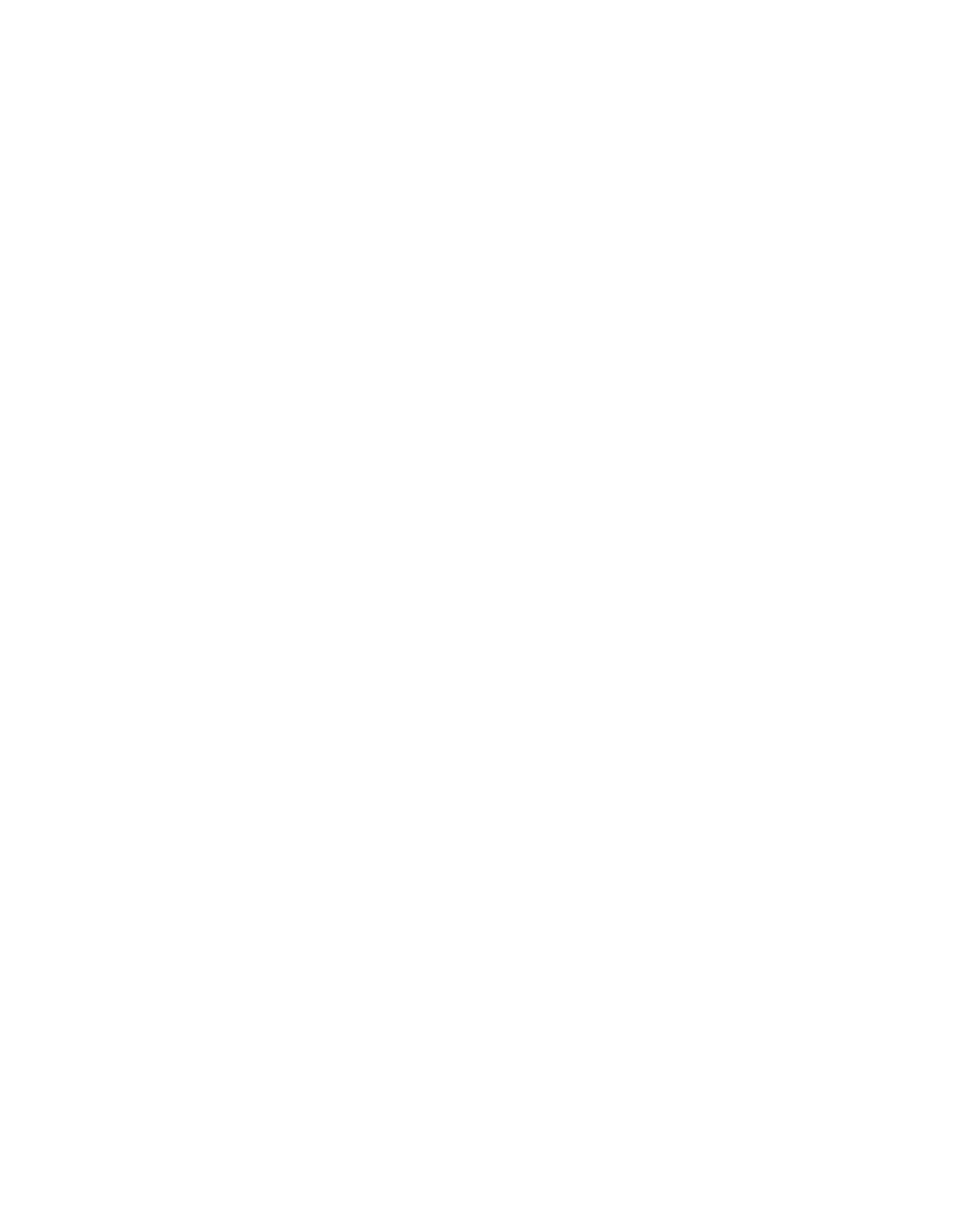# **MONO COUNTY COLLABORATIVE PLANNING TEAM**

# **GUIDING PRINCIPLES**

#### **INTRODUCTION**

The Mono County Collaborative Planning Team (MCCPT) has developed the following principles based upon similar principles promoted by the Sierra Business Council in its publication "Planning for Prosperity: Building Communities in the Sierra Nevada." The MCCPT will use these principles, and recommends that participating agencies use these principles, to address community open-space interface issues.

The following states each guiding principle and notes the local issues related to the principle that were identified in a facilitated MCCPT "brainstorming" session. A brief discussion of how the principle applies to the Mono County region follows, and in some instances, specific action statements are included.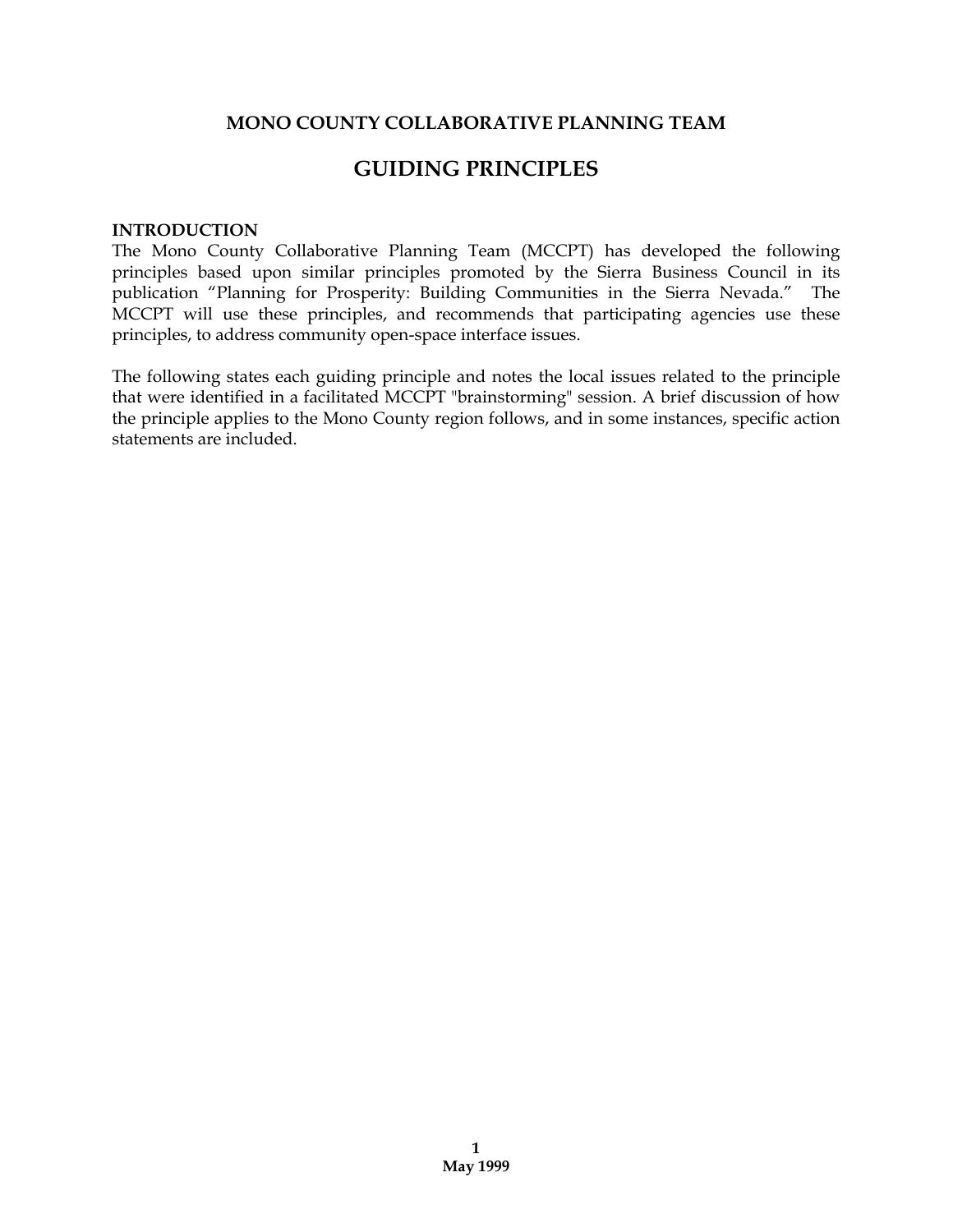*Safeguard the rural character of the Sierra Nevada by maintaining a clear edge between town and country.*

#### **ISSUES/CONSTRAINTS**

- 1. The Mono County General Plan does not delineate a clear edge around community areas on its land use maps. Although it encourages development in and adjacent to existing communities, it does not have a clearly stated policy concerning a "clear edge."
- 2. It is unclear where Town of Mammoth Lakes uses end and country uses begin; as an example, the airport expansion and proposed industrial park uses that primarily serve the town are located outside the townsite.
- 3. In defining the "clear edge," setting and context must be considered along with compatibility of uses. Community needs may outweigh the "clear edge."
- 4. Private property rights must also be considered when defining the "clear edge" and desirable uses outside community areas.
- 5. There is a need to delineate uses that would be desirable outside community areas; i.e., "county development" or "country uses." These uses could include ranching, resorts, dispersed recreation, etc.
- 6. There is a need to determine how the Scenic Highway Corridor works with the concept of a clear edge.
- 7. Public lands adjacent to community areas should be made available for private growth and development using a variety of approaches, including right of way, land exchanges, permits, and land values.
- 8. Coordinated planning with the county General Plan is not always possible; e.g., ski areas, deer herd management plans, campgrounds, etc.
- 9. The wetland mitigation program ("wetland bank") can help maintain a clear edge in some community areas.

#### **DISCUSSION**

Each community must define its "clear edge." The clear edge may vary from community to community depending on local issues and circumstances. For instance, community needs and property rights may influence the clarity of the edge. A collaborative land-adjustment program among MCCPT members may assist in establishing and maintaining the clear edge for communities.

A major consideration in defining the edge is the travelers' view as they approach a community. Maintaining the "rural" character outside the communities as viewed from scenic roads and highways is a critical element of this principle. Collaboration in permitting and managing land uses compatible with the rural setting is necessary.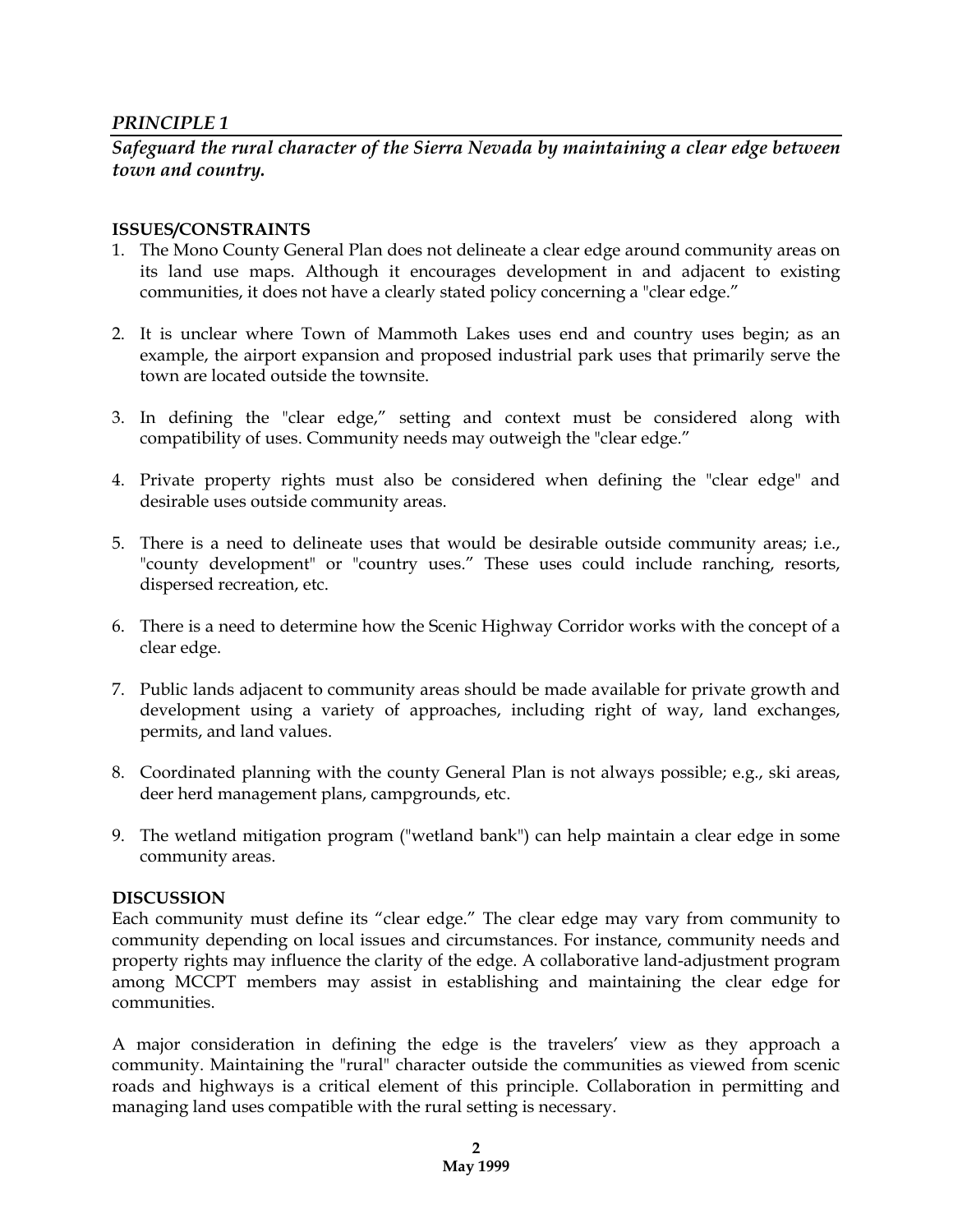#### **OPPORTUNITIES**

- 1. Amend the Mono County General Plan, including the land-use maps, to address the issue of a "clear edge" around all community areas.
- 2. Amend the Mono County General Plan and the Town of Mammoth Lakes General Plan to clarify the "clear edge" in the area surrounding the town, particularly for the airport and surrounding industrial uses.
- 3. Identify public and private lands in Mono County that may have land use conflicts and lands that may be available to meet community needs, emphasizing areas within the community interface.
- 4. Develop a collaborative countywide guide to land use that lists a range of opportunities for land use rather than a list of constraints (not a "no" but a "where-we-want-to-be description").
- 5 In defining the clear edge, determine how the Scenic Highway Corridor works with the concept of a clear edge.
- 6. Expedite the land-exchange process through implementation of a Master Land Adjustment Plan. The MCCPT should play a role in facilitating changes in the land exchange process. The Master Land Adjustment Plan should include a standard set of criteria for determining appropriate and priority land adjustments.
- 7. Identify areas where the wetland mitigation program could help maintain a clear edge.

*PRINCIPLE 2*

*Preserve historic assets.*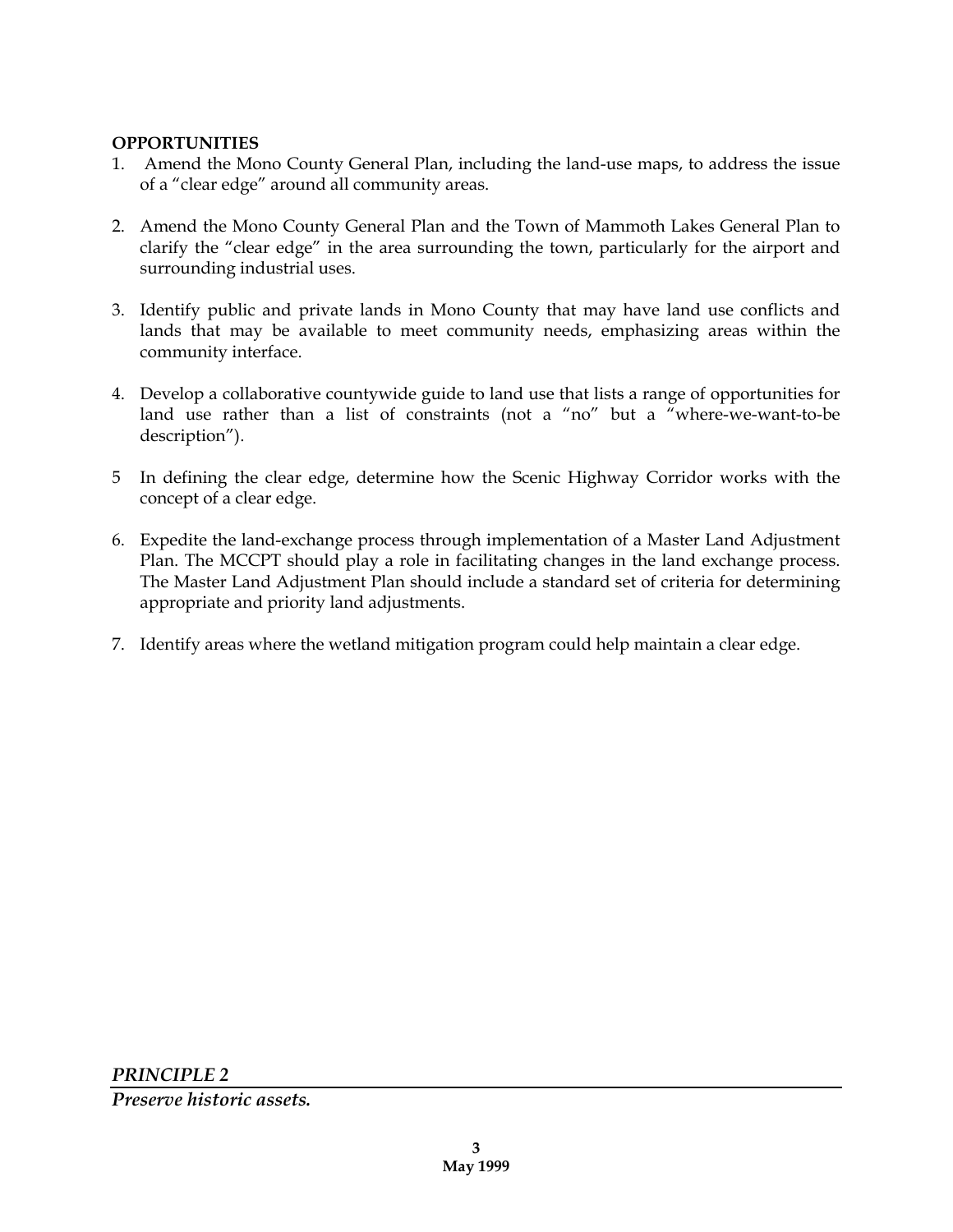### **ISSUES/CONSTRAINTS**

- 1. State and federal laws clearly state requirements for preserving and maintaining historic and cultural resources on public and private lands in Mono County.
- 2. Historic assets include physical remains, such as those found at Bodie State Historic Park, as well as land uses and practices, such as ranching activities in the Bridgeport Valley.
- 3. There is a need to complete a comprehensive inventory of historic and cultural resources in the county. Resources on some public lands have been inventoried but there is no comprehensive countywide inventory. The BLM's Resource Management Plan process included cultural resource inventories and recommendations on management practices for resources on lands managed by the BLM.
- 4. The current public attitude in the county is not conducive to identifying and preserving historic and cultural resources. There is a need to educate the public, including residents, visitors, and property owners on the inherent value of the county's historic and cultural assets. The economic value of these assets, in terms of their ability to attract visitor dollars, should be acknowledged.
- 5. There is an opportunity to develop incentive programs for preservation of historic and cultural assets in the county.
- 6. The Mono County General Plan contains policies that address the need to pursue cultural resource inventories, public education programs, and incentive programs for preservation.
- 7. The Mono County Arts Council has compiled information on historic and cultural resources in the county and on sources of money for cultural resource preservation and management.

#### **DISCUSSION**

Historical and other cultural resources are regulated by existing federal and state laws. Cultural resources have been inventoried and addressed in some MCCPT members' planning and management documents. Studies such as the one recently prepared by the Mono County Arts Council have documented the value – including economic value – of our cultural resources.

Private efforts aimed at the restoration of historic structures are under way throughout the county, including Old Benton, Fales Hot Springs, Coleville, and along U.S. 395 near the shores of Mono Lake. Recent public collaborative efforts include support for the acquisition and preservation of historical structures in the Bodie area.

A comprehensive cultural resource inventory and coordinated regional policy do not currently exist for Mono County. The Mono County General Plan directs that programs for cultural resource inventories, education, and incentives for preservation should be pursued.

#### **OPPORTUNITIES**

1. Ensure that state and federal requirements for preserving and maintaining cultural resources are met.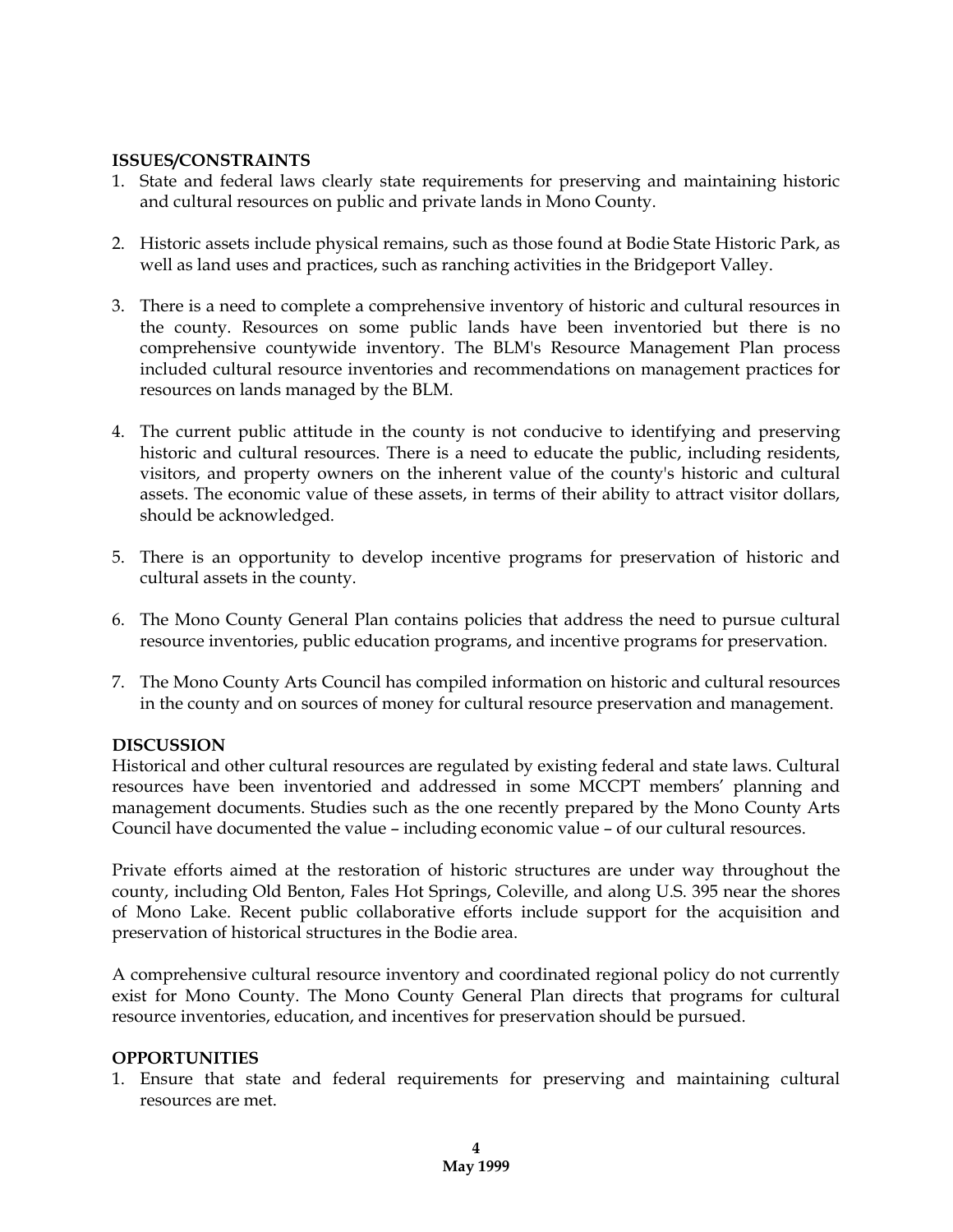- 2. Work with the Mono County Arts Council, local planning commissions, Regional Planning Advisory Committees (RPACs), and appropriate agencies to develop a comprehensive cultural resource inventory for the county.
- 3. Create opportunities to interpret historic and cultural resources and to educate the public concerning their value.
- 3. Create an incentive program for property owners to preserve, restore (where appropriate), and maintain historic and cultural resources on their property.
- 4. Document the economic value of historic and cultural assets, educate landowners and the general public concerning these benefits, and promote cultural tourism programs where appropriate.

*Build to create enduring value and beauty.*

#### **ISSUES/CONSTRAINTS**

1. This principle can be addressed in community plan policies and development standards, such as design guidelines. Private developers can play a major role by developing projects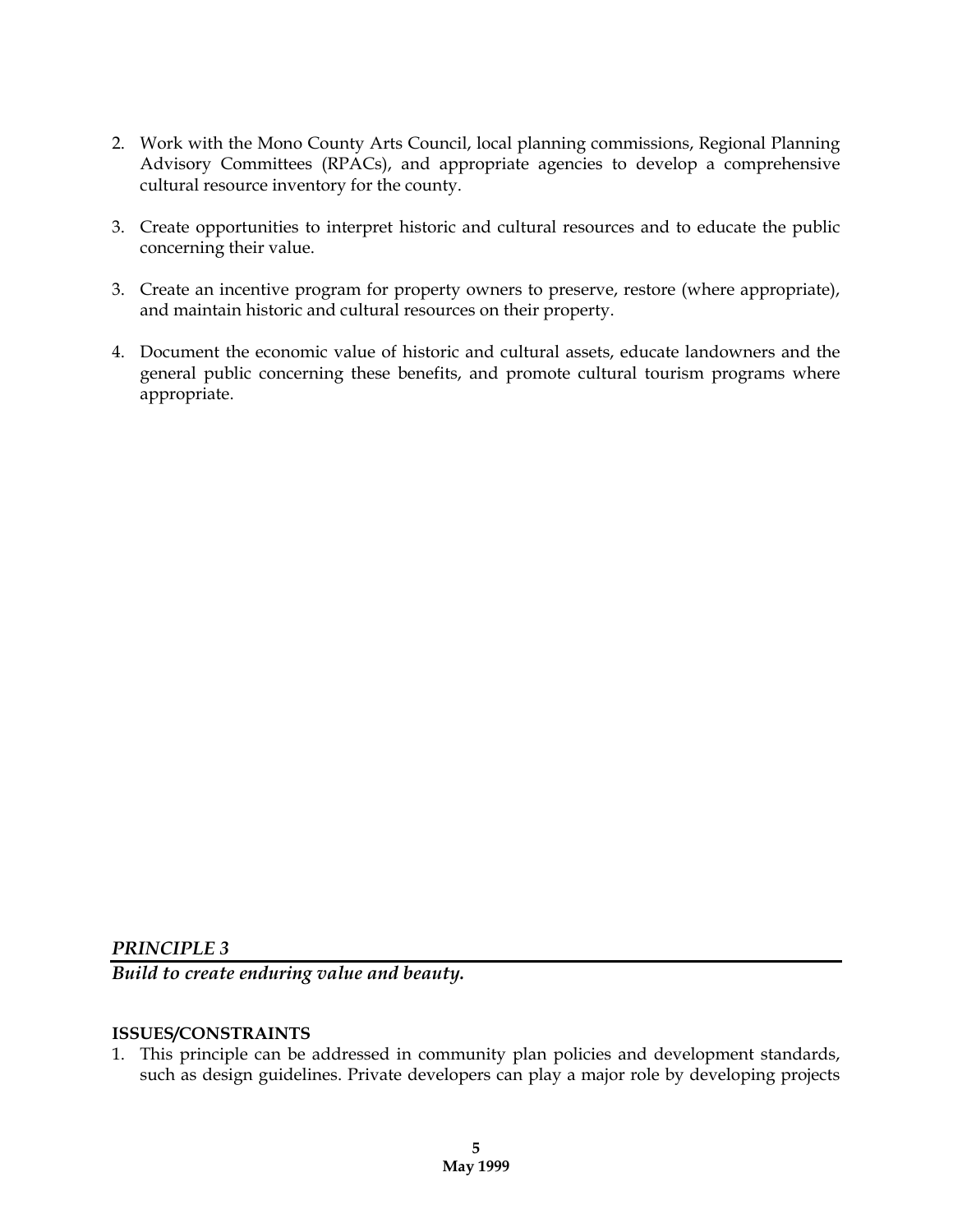of high quality that respect the character, culture, and environmental setting of a community.

- 2. A project with "enduring value and beauty" is defined as one that will be of continuing and long-lasting worth and utility to the community and the county, and one that has continuing, long-lasting aesthetic appeal and that blends in with its surrounding environment.
- 3. State and federal agencies can help the County adhere to this principle by considering this principle when developing projects on their lands or leasing their lands to others for development.

#### **DISCUSSION**

The principle of building to create enduring value is primarily applicable to local general purpose governments such as the Town of Mammoth Lakes and Mono County. This principle is best addressed in the policies and development permit processes of local communities. Collaborative Planning Team members should be sensitive to this principle at the time their public facilities are designed within or near communities.

#### **OPPORTUNITIES**

- 1. Refine Mono County General Plan development standards and design guidelines and implement them in a consistent manner.
- 2. Work with private developers to ensure that projects respect the character, culture, and environmental setting of a community.
- 3. Ensure that agency decision makers and developers adhere to this principle during the design of new structures and facilities.
- 4. Continue the present collaboration between Mono County and the USFS to protect scenic values in Mono Basin.
- 5. Continue to manage visual impacts to enhance scenic values (all agencies).

#### *PRINCIPLE 4*

*Enhance the economic vitality of our small towns through ongoing reinvestment in the downtown core.*

# **ISSUES/CONSTRAINTS**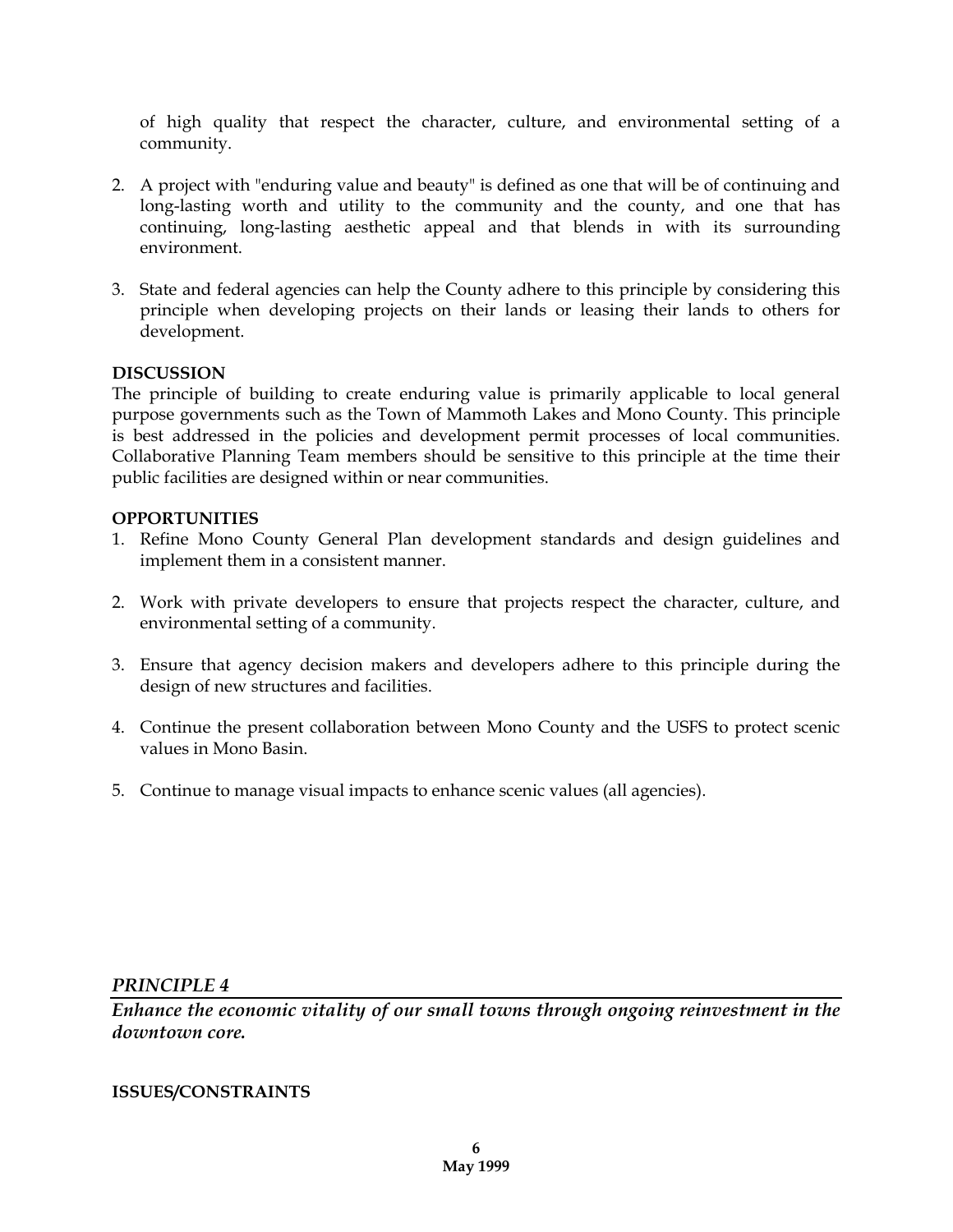- 1. Downtown core reinvestment can be encouraged through community plan policies, local agency capital improvements and private sector investments.
- 2. Mono County General Plan policies direct development to occur within existing community areas as a method to promote economic growth.
- 3. Local, state and federal agencies can look for opportunities to site facilities within community areas. For example: Lee Vining is a staging area for Yosemite National Park. How can the community be involved in providing facilities and services within Lee Vining for Yosemite visitors and employees? Agencies should consider the potential community economic benefits that could result from the siting or reuse of their facilities within local communities.
- 4. Reinvestment in and enhancement of existing community areas is a corollary to Principle 1 – developing a "clear edge" between communities and the surrounding country.
- 5. "Rural development" grants may be potential funding sources for various improvements for community core areas in the county.

#### **DISCUSSION**

Mono County communities possess a variety of downtown core area characteristics. June Lake, Lee Vining and Bridgeport are characterized by older, concise, pedestrian-scale core areas. The small settlements of Coleville, Old Benton and McGee Creek possess historic core areas that are in the initial stages of revitalization. Other communities, such as Walker, the Crowley settlements, and Mammoth Lakes to a certain extent, have less of a traditional core area and more of a dispersed commercial pattern.

Reinvestment in these downtown core areas is critical to the revitalization and stabilization of local tourist economies, and efforts are under way in several Mono County communities to enhance their core areas. In concert with Caltrans and other agencies, the Town of Mammoth Lakes, Crowley, June Lake, Lee Vining, and Bridgeport have secured public funds to improve streetscapes and to improve or add sidewalks, bike paths, and visitor kiosks. Although these and other efforts often have been initiated at the local government level, collaboration and partnerships with others, including MCCPT member agencies, will continue to be of critical importance.

- 1. Work with interested communities, private developers, and local governmental agencies to develop downtown revitalization strategies.
- 2. Work with local, state and federal agencies to coordinate downtown revitalization with the facility plans of agencies.
- 3. Promote the connection between downtown revitalization and maintaining a "clear edge" for community areas.
- 4. Look for potential grants for downtown revitalization projects such as sidewalks in Lee Vining and June Lake.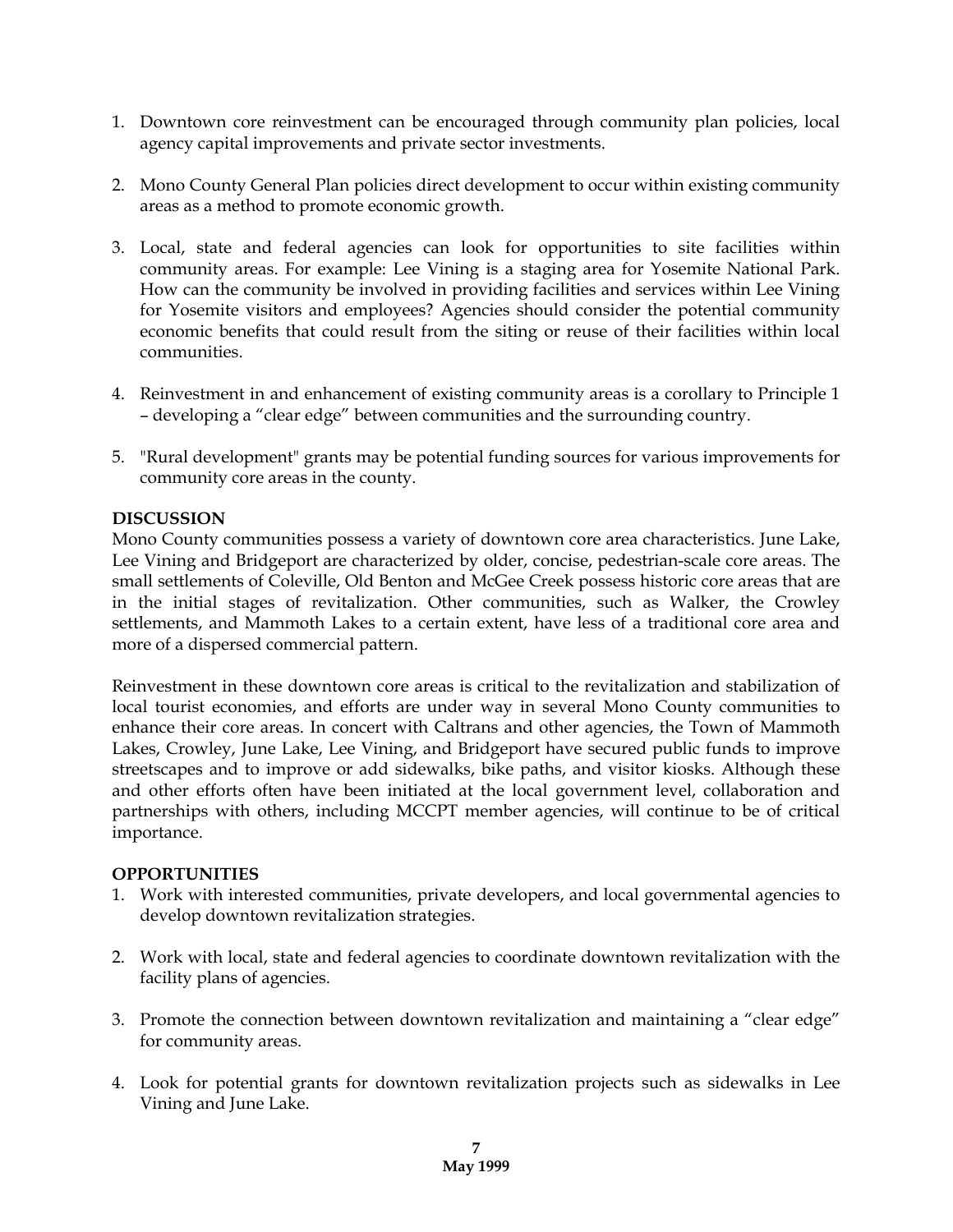*Anticipate and address the housing needs of all community residents.*

# **ISSUES/CONSTRAINTS**

1. This is primarily a county-community/Town of Mammoth Lakes issue.

2. Communities should acknowledge that their growth potential is not unlimited.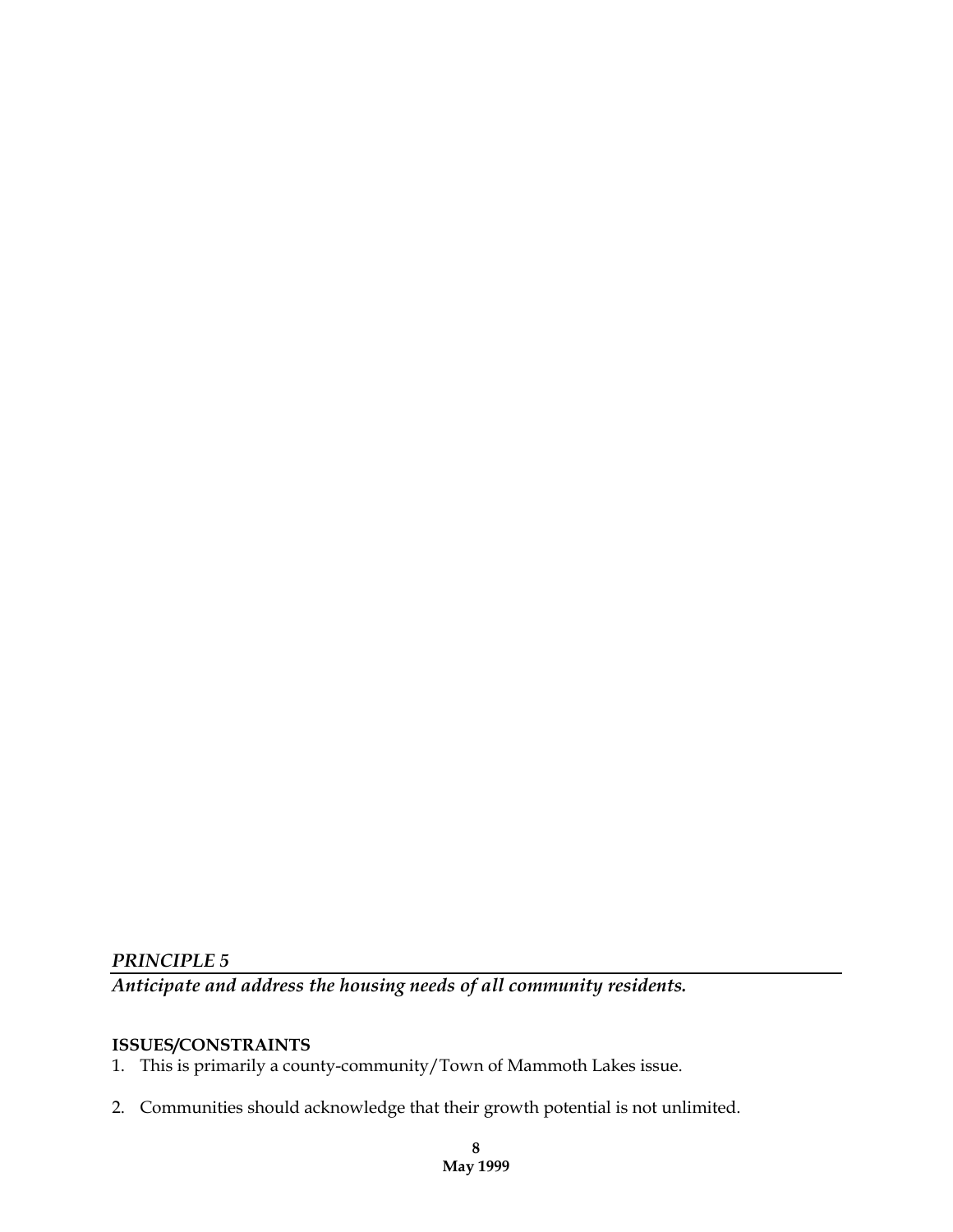- 3. Agencies should look for opportunities to participate in addressing housing needs.
- 4. The Mono County General Plan and the Town of Mammoth Lakes General Plan, in their Housing Elements, contain direction concerning the provision of housing for all residents. These policies should be coordinated closely.

#### **DISCUSSION**

As Mono County continues to grow, communities need to anticipate and address the housing needs of residents. Employees of local businesses should have convenient access to housing they can afford. Long-standing local residents should also be able to afford to remain in their communities.

As the pace of development in Mammoth Lakes and other communities accelerates, the need for addressing regional housing needs will increase. Given the limited private land base of many Mono County communities, collaboration among public agencies will be necessary to ensure that community growth occurs in a concise and orderly manner, consistent with these principles.

#### **OPPORTUNITIES**

- 1. Continue to refine community policies to address the limitations on growth in community areas.
- 2. Explore methods for agencies, including local governments, to collaborate on addressing housing needs.
- 3. Continue to refine and implement the Housing Elements in the general plans of the Town of Mammoth Lakes and Mono County.

#### *PRINCIPLE 6*

*Conserve and showcase each community's natural assets.*

#### **ISSUES/CONSTRAINTS**

1. Communities in Mono County have a wealth of surrounding natural assets.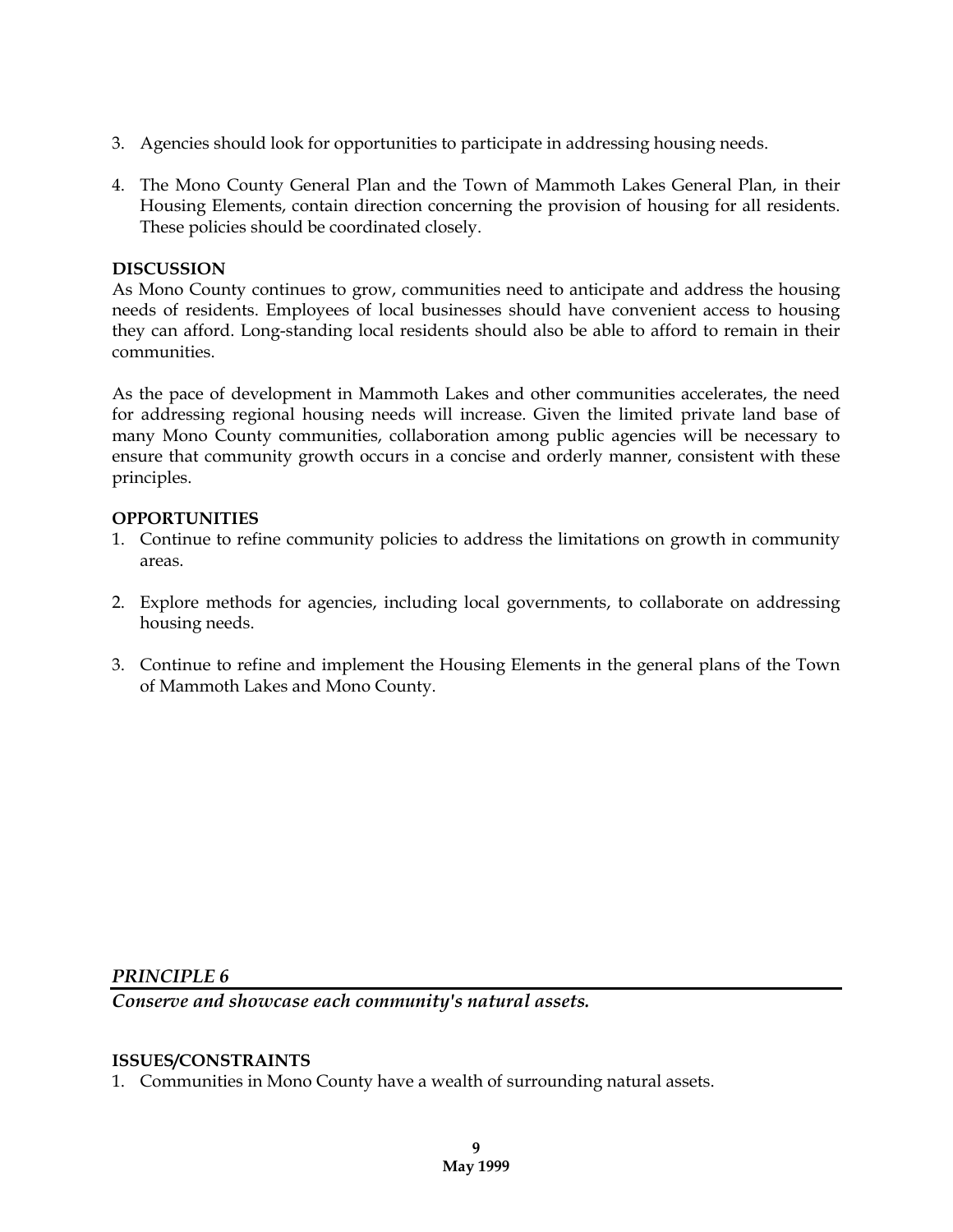- 2. The need to conserve natural assets is similar to the need to preserve historic and cultural resource assets (see Principle 2).
- 3. Land management agencies have a central role in conserving natural assets since most of the "assets" are on public lands.
- 4. Education concerning compatible uses of those assets and appropriate marketing of those assets is essential to conserve them.
- 5. The need to conserve natural assets in areas immediately surrounding communities must be balanced with the need to provide adequate housing, infrastructure, and economic growth opportunities, as discussed in other principles in this document.
- 6. Natural assets that must be conserved include viewsheds, watersheds, water and associated ecosystems, and wildlife resources.
- 7. There is a need to educate the public, including residents, visitors, and property owners on the inherent value of the county's natural assets. The economic value of these assets, in terms of their ability to attract visitor dollars, should be acknowledged.
- 7. There may be opportunities to conserve natural assets through the land adjustment (exchange) process.
- 8. There is a need to determine how the wilderness-designation process may affect Principle 6.

#### **DISCUSSION**

The spectacular visual resources of the Mono County region are a primary attraction for residents and visitors. With over 94% of the region in public ownership, the vast amount of public open space defines and enriches life in Mono County. Each community possesses unique natural assets that should be conserved and showcased. Since many of these assets are on public land, collaboration with land management agencies to identify and conserve natural features is essential.

- 1. Promote public education programs concerning the value and appropriate uses of natural assets.
- 2. Coordinate education and promotion activities with the Coalition for Unified Recreation in the Eastern Sierra (CURES).
- 3. Agencies should work with communities and local chambers of commerce to conserve and "showcase" natural assets by helping to direct recreational use and other uses on public lands.
- 4. Document the economic value of natural assets and promote ecotourism programs, where appropriate.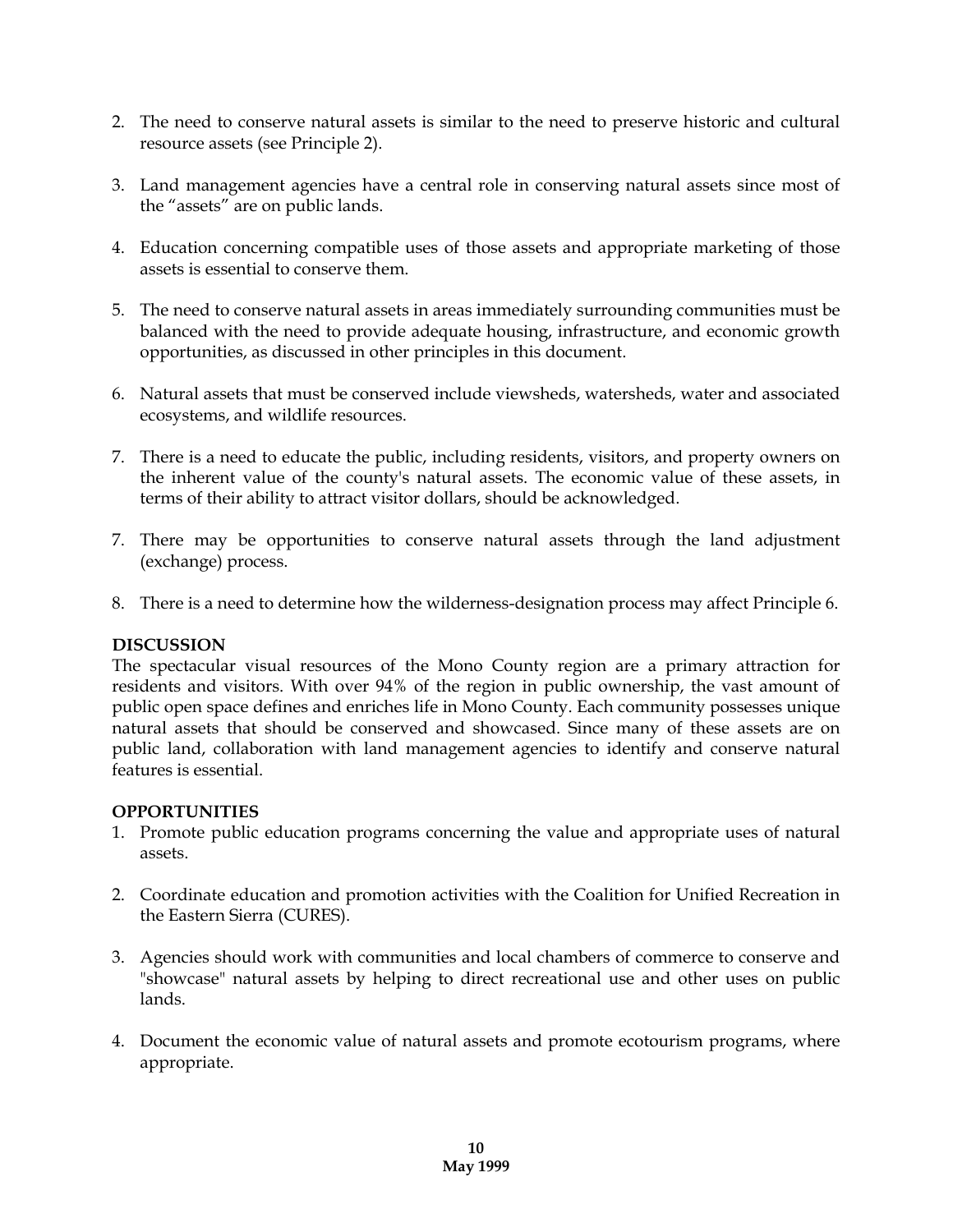- 5. Use the Regional Planning Advisory Committees (RPACs) to assist in an inventory of local natural assets.
- 6. Identify areas where the land adjustment (exchange) process could help conserve natural assets.
- 7. Investigate how the wilderness designation process may affect this principle.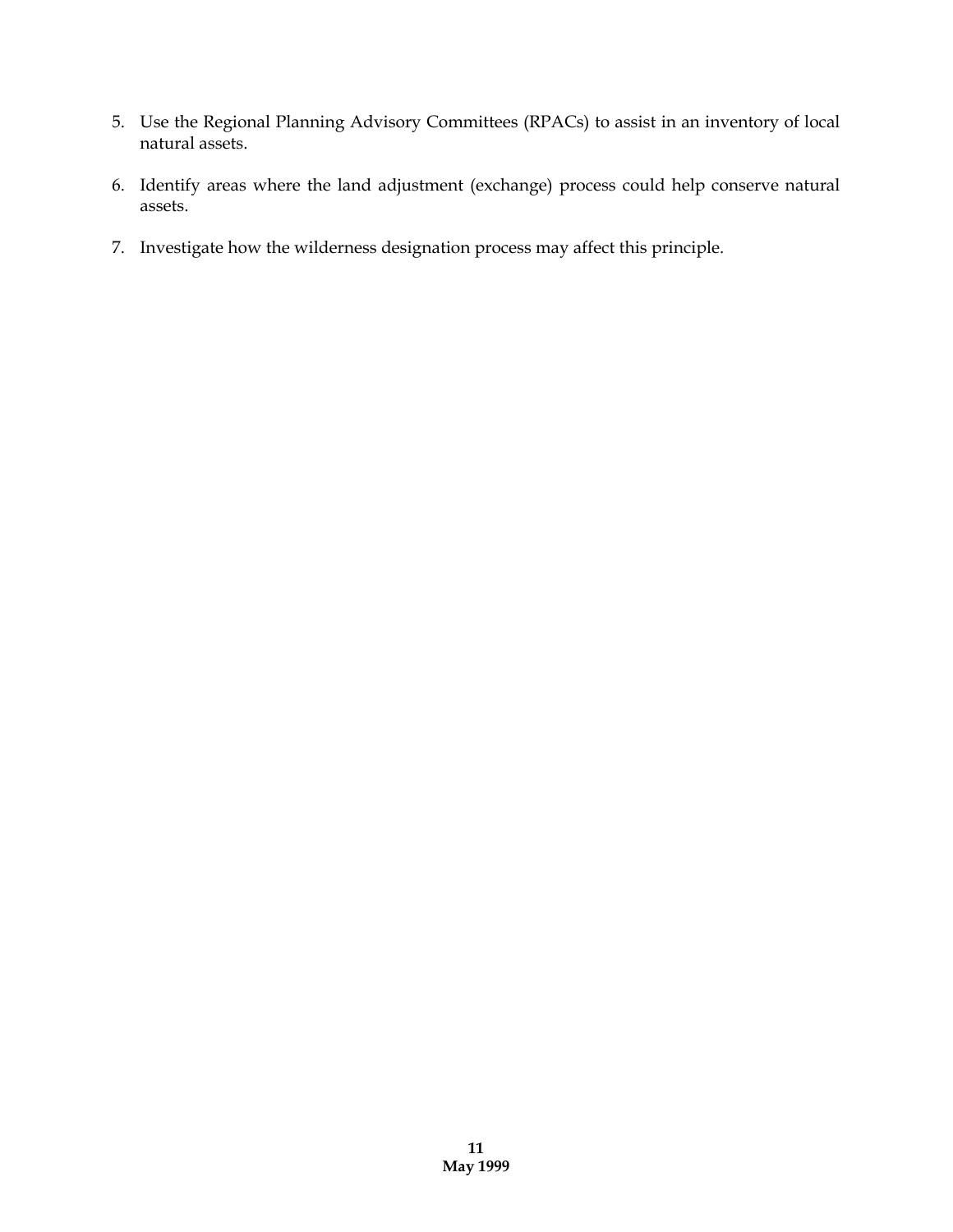# *Maintain the economic productivity of our region's agricultural lands and forests.*

### **ISSUES/CONSTRAINTS**

- 1. Economic productivity of agricultural lands can be a concern with DWP lands and ranch lands in the Bridgeport Valley and other agricultural areas of Mono County.
- 2. Agencies can help maintain agricultural productivity by providing easements and partnerships.
- 3. There is a need to educate landowners on the value of private "ranch" lands.
- 4. Upland habitat can be lost if housing development occurs on agricultural lands at the edges of valleys.
- 5. There is a need to develop programs to assist landowners in diversifying their agricultural production.
- 6. Exportation of water is a concern. Mono County's new groundwater ordinance will require extensive environmental studies of water exportation proposals.
- 7. Forest and rangeland health can be impacted by a variety of allowed practices.
- 8. Grazing practices are a concern on agricultural lands, forest lands, and rangelands.

#### **DISCUSSION**

Agriculture, in the form of livestock and major crops, remains an important component of Mono County's economy. Strong support for preservation of the region's agricultural resources has been expressed by local RPACs and is reflected in the policies of the county General Plan and community plans. Communities value agricultural land for its economic productivity, its visual quality, and its importance in sustaining natural systems by providing plant and wildlife habitat, migration corridors, watershed protection, and other benefits.

Local forests have limited value for timber production and few, if any, local jobs are provided by the timber industry. The forest resource provides fuelwood cutting for local commercial operators and private individuals. The forest resource economic value is tied more to tourism than to timber production.

Plans to maintain the economic productivity of agricultural lands in Mono County should focus on developing a diversified agricultural base that is sustainable over time.

- 1. Work with the Sierra Business Council to conduct a workshop for ranchers on methods and financial incentives for sustaining local agricultural production.
- 2. Explore conservation easements and other mechanisms of preserving agricultural uses.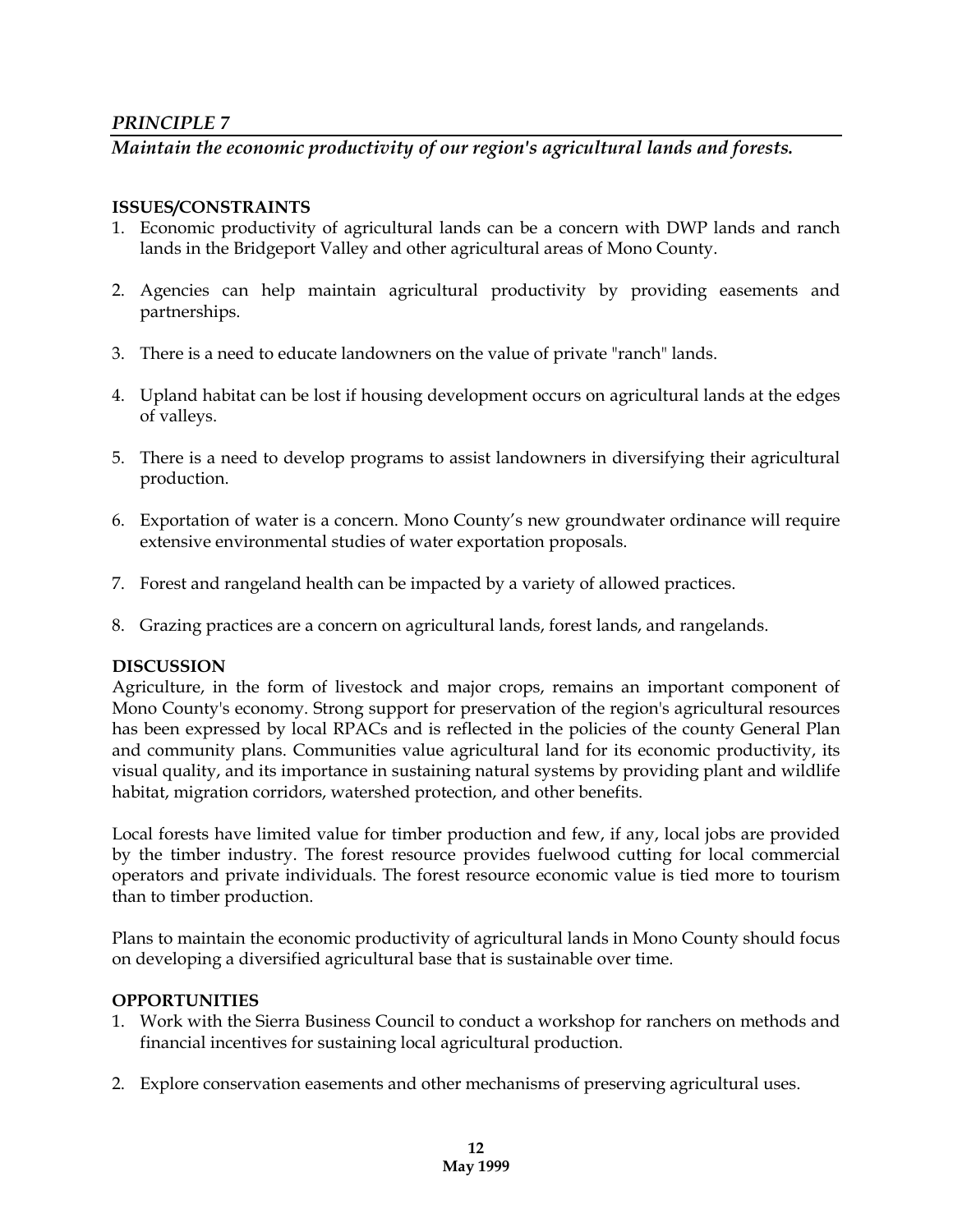- 3. Develop and implement programs to educate landowners on the value of private "ranch" lands.
- 4. Pursue land adjustments (exchanges) that would maintain agricultural productivity.
- 5. Explore methods of diversifying local agricultural production in order to maintain longterm sustainability and disseminate this information to agricultural landowners.
- 6. Encourage the Cooperative Extension Office to explore alternative agricultural practices and to disseminate this information to agricultural landowners.
- 7. Educate landowners concerning the use of good soil conservation practices and encourage their use.
- 8. Emphasize management actions on public lands that maintain long-term sustainability of agricultural uses.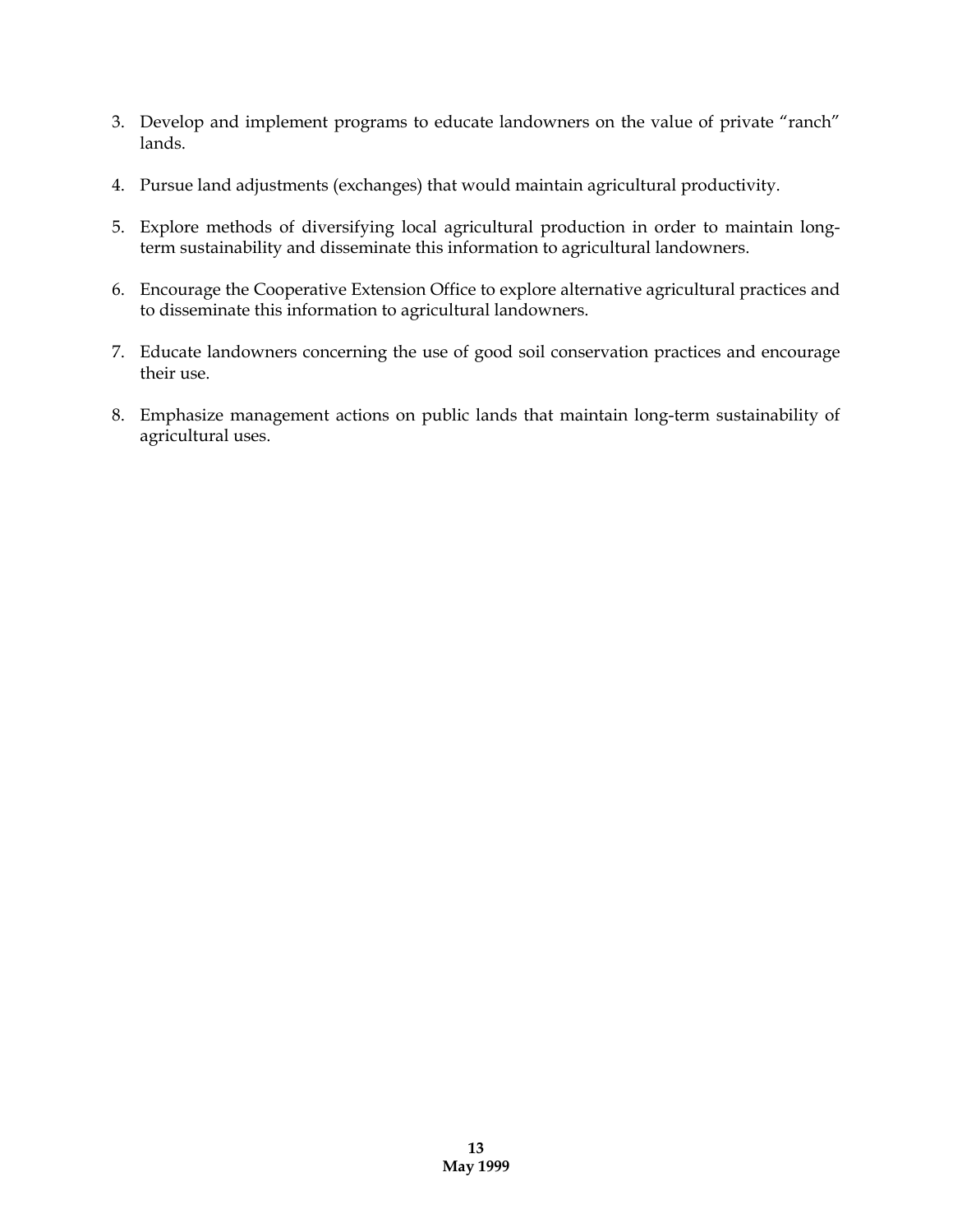*Do not place people and structures in harm's way.*

#### **ISSUES/CONSTRAINTS**

- 1. Mono County is *full* of hazards.
- 2. Avalanche hazards exist in several areas of the county with existing housing. Land adjustments could reduce the exposure of residential uses to those hazards.
- 3. Fire hazards exist throughout the county. Fuel breaks around communities and around individual houses could reduce those hazards.
- 4. Flood hazards impact community areas and highway corridors. Impacted corridors need to be identified to be preserved. Community areas need to be assessed in relationship to dams and flood zones.
- 5. There are pedestrian/vehicle conflicts in community areas and wildlife/vehicle conflicts at animal crossings in areas outside of highways.
- 6. Infrastructure is affected by a number of potential hazards avalanches, rock slides, etc. Single-lane access roads are also a concern in hazard areas.
- 7. Roads that provide access to or through hazard areas need to be maintained and plowed.
- 8. Overhead utility lines, particularly EMF lines in community areas and their fire-hazard potential, are a concern.
- 9. Volcanic and seismic hazards occur throughout the county.
- 10. Shooting zones around community areas continue to be a conflict.
- 11. Interactions continue between bears and mountain lions and humans.
- 12. Numerous hazardous situations exist that involve people and vehicles (icy roadways, lack of appropriate walkways, conflicting mixed uses; e.g., x-country skiers vs. over-the-snow vehicles).

#### **DISCUSSION**

As the above listing of issues reveals, Mono County possesses an extraordinary number of natural hazards. The region's small private land base and vast public land holdings present opportunities through collaboration to consolidate private land holdings outside of harm's way.

Human-induced hazards, such as pedestrian/vehicle conflicts, are prevalent in several local tourist-oriented communities. As discussed previously, efforts are under way to improve local pedestrian systems (see also Principle 10).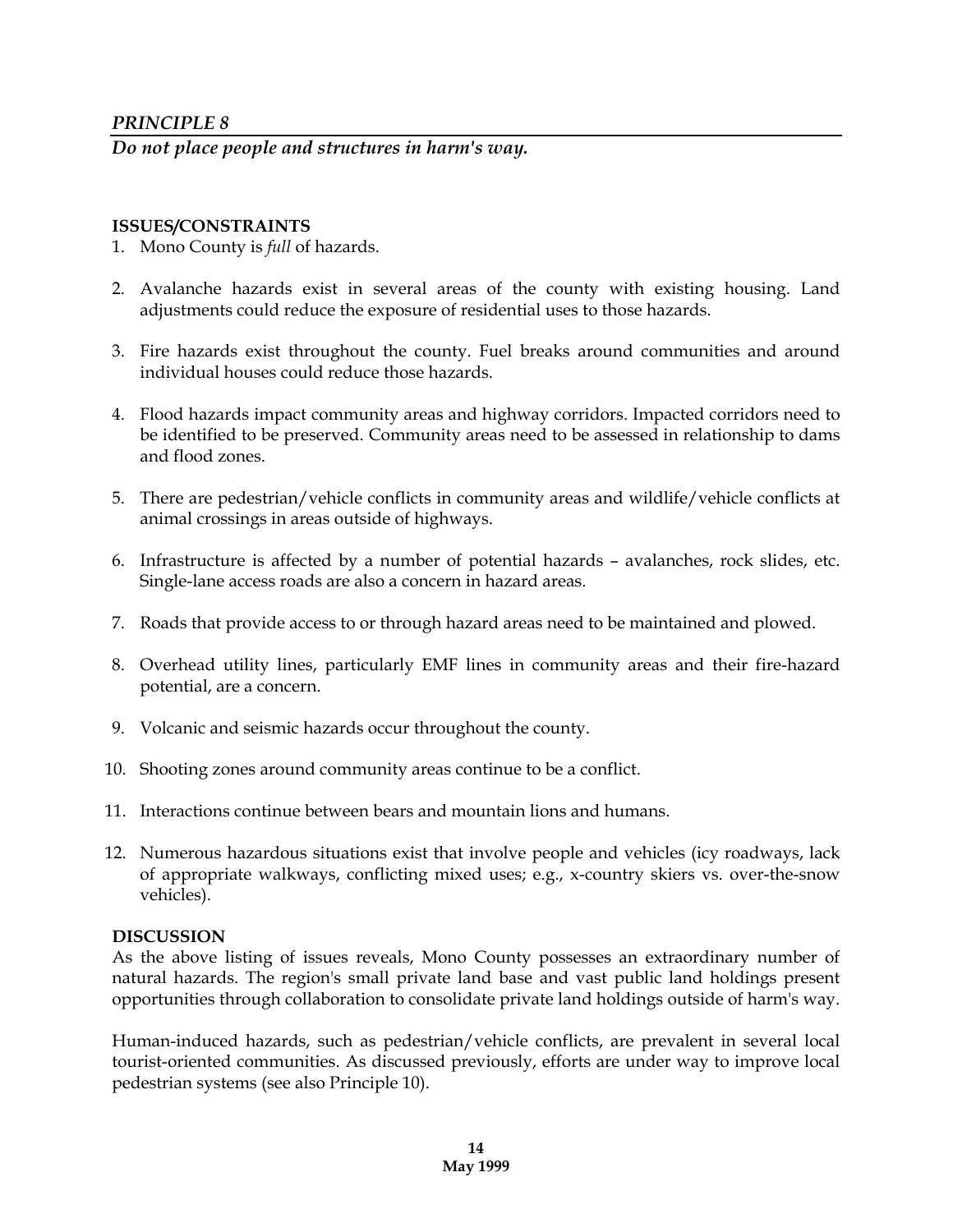- 1. Identify areas of impact for all hazards.
- 2. Identify areas where problems might be resolved through land adjustments.
- 3. Support reductions in fuels near or at community edges.
- 4. Assess flood hazards in community areas in relationship to dams and flood zones.
- 5. Conduct relocation and alignments of roadways to avoid hazard areas.
- 6. Review where pedestrian safety can be increased along and across U.S. 395 and other roadways.
- 7. Install utility lines underground to reduce hazards.
- 8. Situate and design development to minimize impacts from seismic hazards.
- 9. Explore options for establishing shooting areas away from community areas.
- 10. Educate the public concerning appropriate behavior around wildlife.
- 11. Actively enforce regulations concerning the feeding of wildlife.
- 12. Encourage the use of mitigation grants and funds to remove people and structures from hazardous conditions or to reduce the hazardous conditions.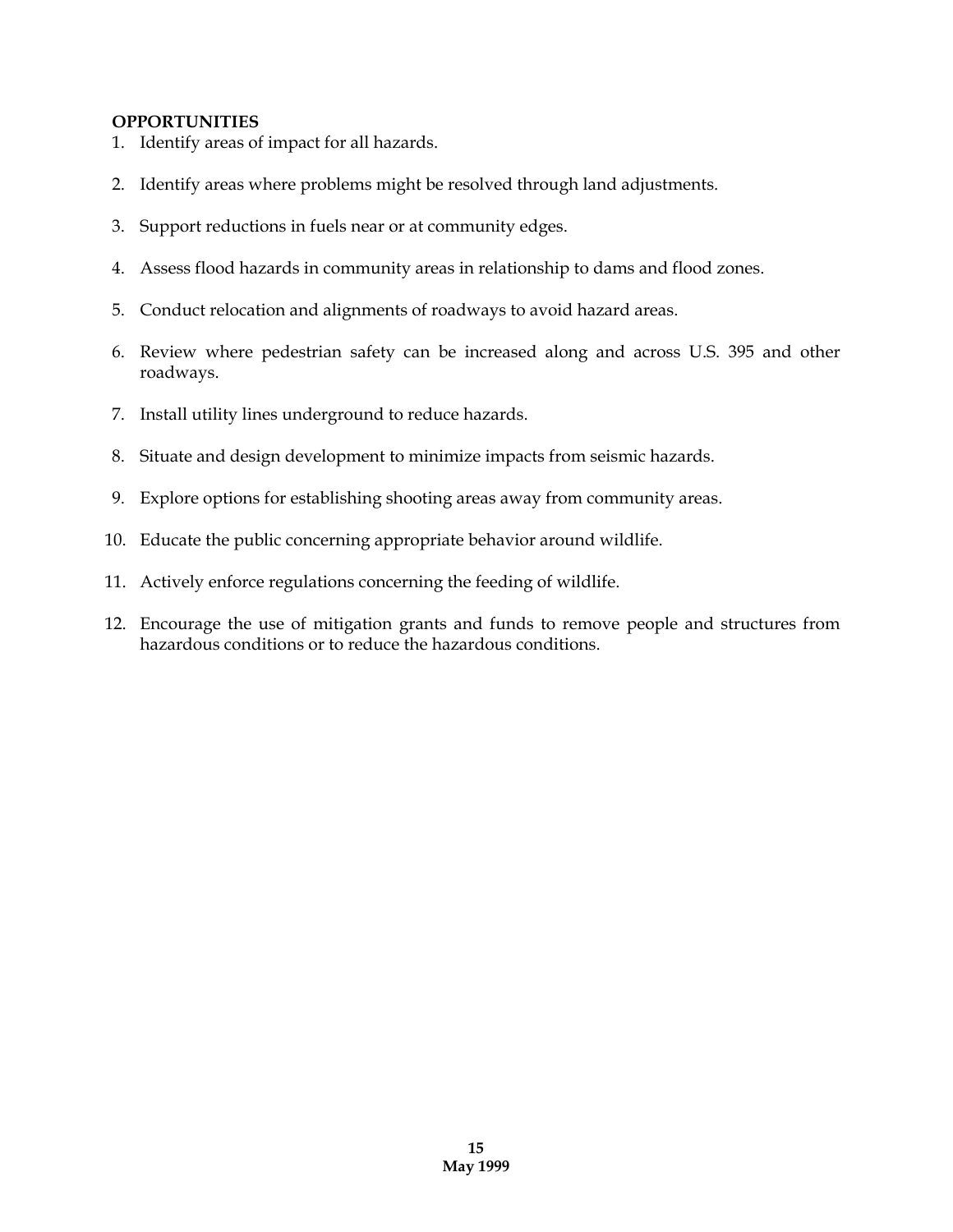# *Maintain the health of the natural systems that support life in the Sierra Nevada.*

#### **ISSUES/CONSTRAINTS**

- 1. Continuing growth and development are impacting natural systems.
- 2. Various land uses and development impact water quality (surface and ground waters).
- 3. Development also impacts water supply (surface and ground waters). There is a need to balance human needs for water and the needs of natural systems and wildlife.
- 4. There is an opportunity to use reclaimed water for irrigation purposes to reduce impacts to local water resources.
- 5. Restoration and management of wetlands in the county is a concern. Mitigation banking may help with this.
- 6. Irrigated wetlands habitat is a historic use in some areas of the county; the future maintenance of this acreage is a concern.
- 7. Increased development impacts air quality.
- 8. Reclamation of mined lands under the Surface Mining and Reclamation Act (SMARA) is an ongoing concern.
- 9. Too many roads on public lands impact watershed health and fragment habitat. This has become problematic in some areas.
- 10. The disposal of refuse and the state of existing landfills is a concern.
- 11. Increasing development impacts sewer and septic system thresholds.
- 12. Mono County has a number of important wildlife corridors (deer, Pacific flyway) that are impacted by development.
- 13. Threatened and endangered species may be impacted by development.
- 14. Endemic species and their associated needs may be impacted by development.
- 15. Forest health is affected by a variety of practices reintroduction of fire, thinning, rangeland practices, and watershed practices.
- 16. Bighorn sheep recovery, particularly in relationship to mountain lion predation, is an issue.
- 17. Geothermal resources in general are a concern; tapping the resource may be depleting the system.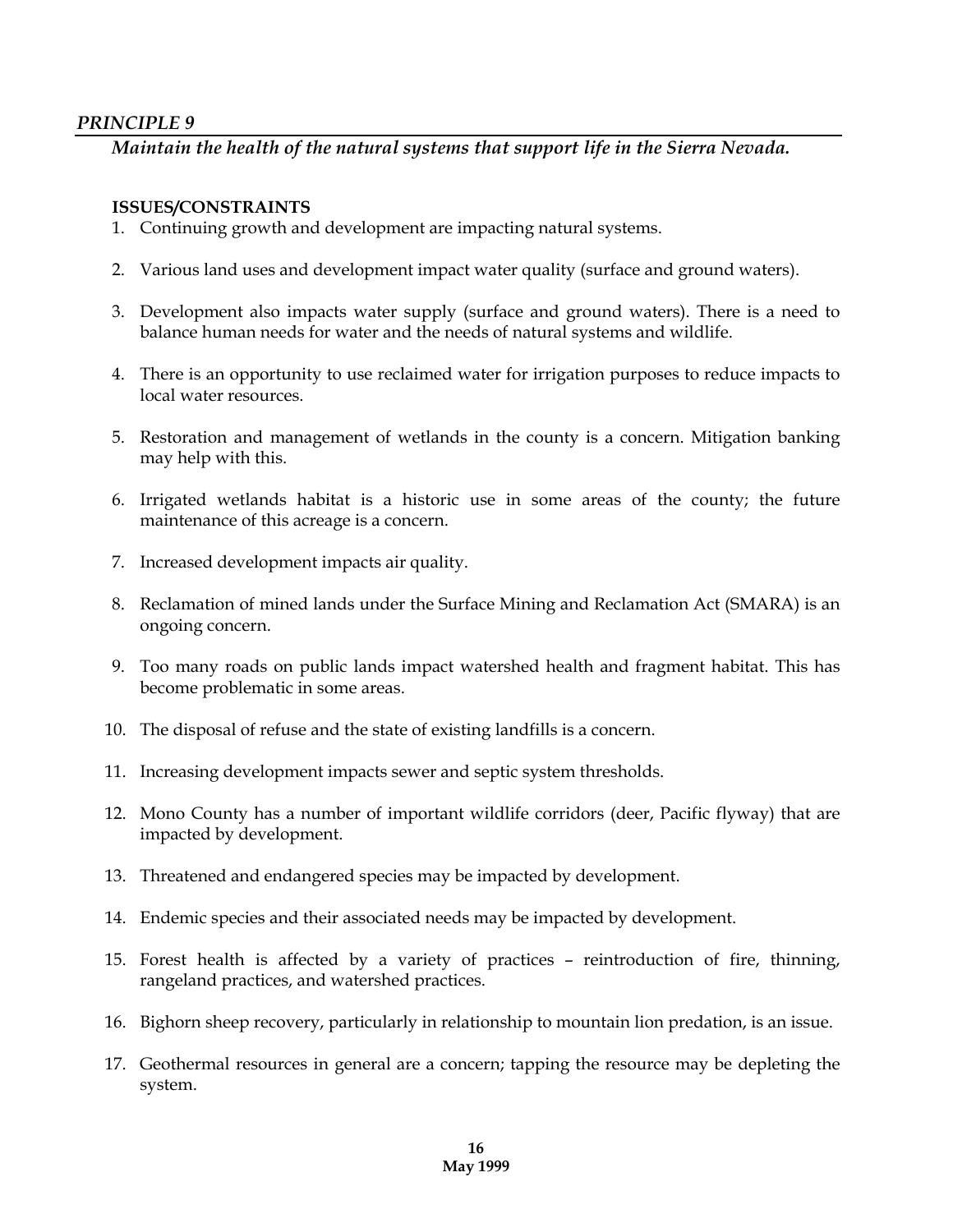#### **DISCUSSION**

Maintaining the health of our natural systems is essential to human health, to the sustainability of our natural resources, and to the economic stability of the Mono County region. As local communities grow, we need to integrate human ecosystems (housing, transportation, employment, utilities, recreation, and commodities production) and natural ecosystems (watersheds, air basins, plant and animal communities and habitats, fire and flood). The Mono County General Plan calls for concentrating future community development within or adjacent to existing local communities, and the Town of Mammoth Lakes General Plan limits community expansion to the existing private land base. Consolidating private land holdings through a collaborative land adjustment program can contain development to existing communities and limit development impacts to natural systems. The region's vast amount of public lands also provides opportunities for natural system preservation and enhancement.

- 1. Consider natural systems as a whole, no matter whose jurisdiction, when considering impacts, actions and solutions.
- 2. Share best management practices and knowledge of ecosystems among agencies and access jurisdictional concerns.
- 3. Inventory the water supply (ground waters, surface waters, and quality). Identify areas where conflicts in use may exist (no matter the size). Share existing data and information.
- 4. Consider application of a Master Land Adjustment Plan as one tool that may help solve problems with the health of natural systems in the county.
- 5. Develop a Bighorn Sheep Recovery Plan, including mountain lion predation control measures, to establish healthy sustainable herds.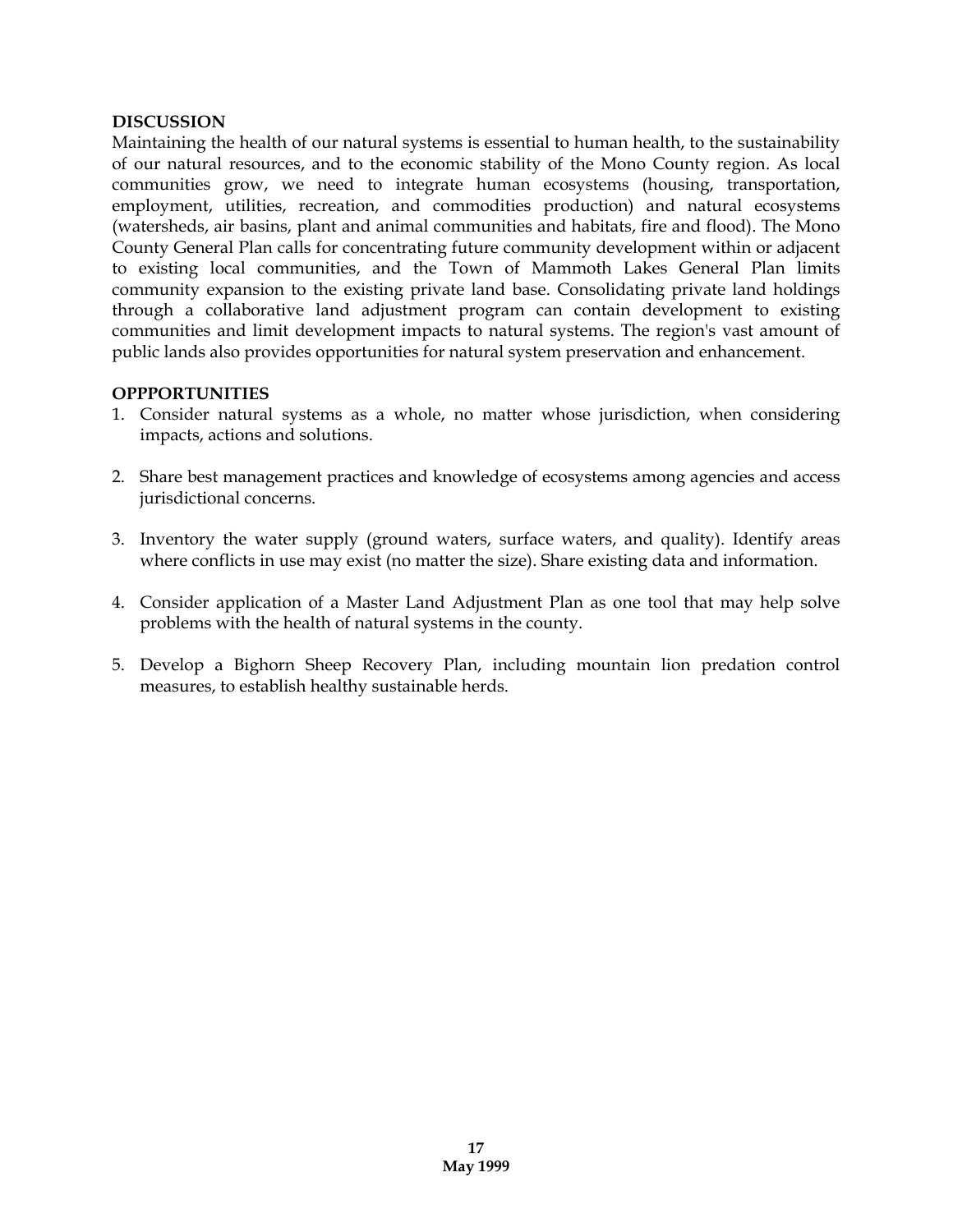*Expand local and regional transportation options to reduce traffic congestion and the intensity of public dependence on the automobile.*

#### **ISSUES/CONSTRAINTS**

- 1. This Principle does not imply more roadways; the goal is to reduce congestion and encourage the use of alternative transportation modes.
- 2. With several local exceptions, Mono County generally lacks traffic congestion; it has traffic conflicts.
- 3. Proposed transportation improvements should not exacerbate existing wildlife/transportation system conflicts.
- 4. Proposed transportation system improvements should address land use/transportation conflicts, particularly in community areas.
- 5. Conflicts exist between vehicles and pedestrians on highways through communities.
- 6. There are opportunities to continue developing and improving multi-modal transportation options such as pedestrian and bike paths.
- 7. Methods of increasing pedestrian and bike use, such as incentive programs, are a concern.
- 8 There is a need to improve air transit services to the region.
- 9. Local and regional transit options, including shuttle services, could be expanded and connected with other transportation services and facilities, such air transit.
- 10. Increased access to, and broader dissemination of, information for travelers is a concern.
- 11. Yosemite Area Regional Transportation Strategy (YARTS) provides opportunities for improved transportation to Yosemite National Park, shuttles, etc.
- 12. Traffic and safety operations and improvements are needed countywide (e.g., passing lanes, turnouts, more rest areas, etc.).

#### **DISCUSSION**

The Mono County region is excessively dependent on the automobile, and currently lacks convenient transit, rail, and air travel options. Communities are adopting a new and more longterm approach to transportation planning that recognizes the social, economic and environmental benefits of reducing dependence on the automobile. Four Mono County communities, in partnership with Caltrans and the California Transportation Commission, are currently involved in projects to construct sidewalks and bike paths in community areas. Mono County is also one of five counties in the Yosemite region collaborating with the National Park Service and Caltrans in the development of a Yosemite Area Regional Transportation Strategy (YARTS) and implementation of a Yosemite Area Traveler Information System (YATI). Local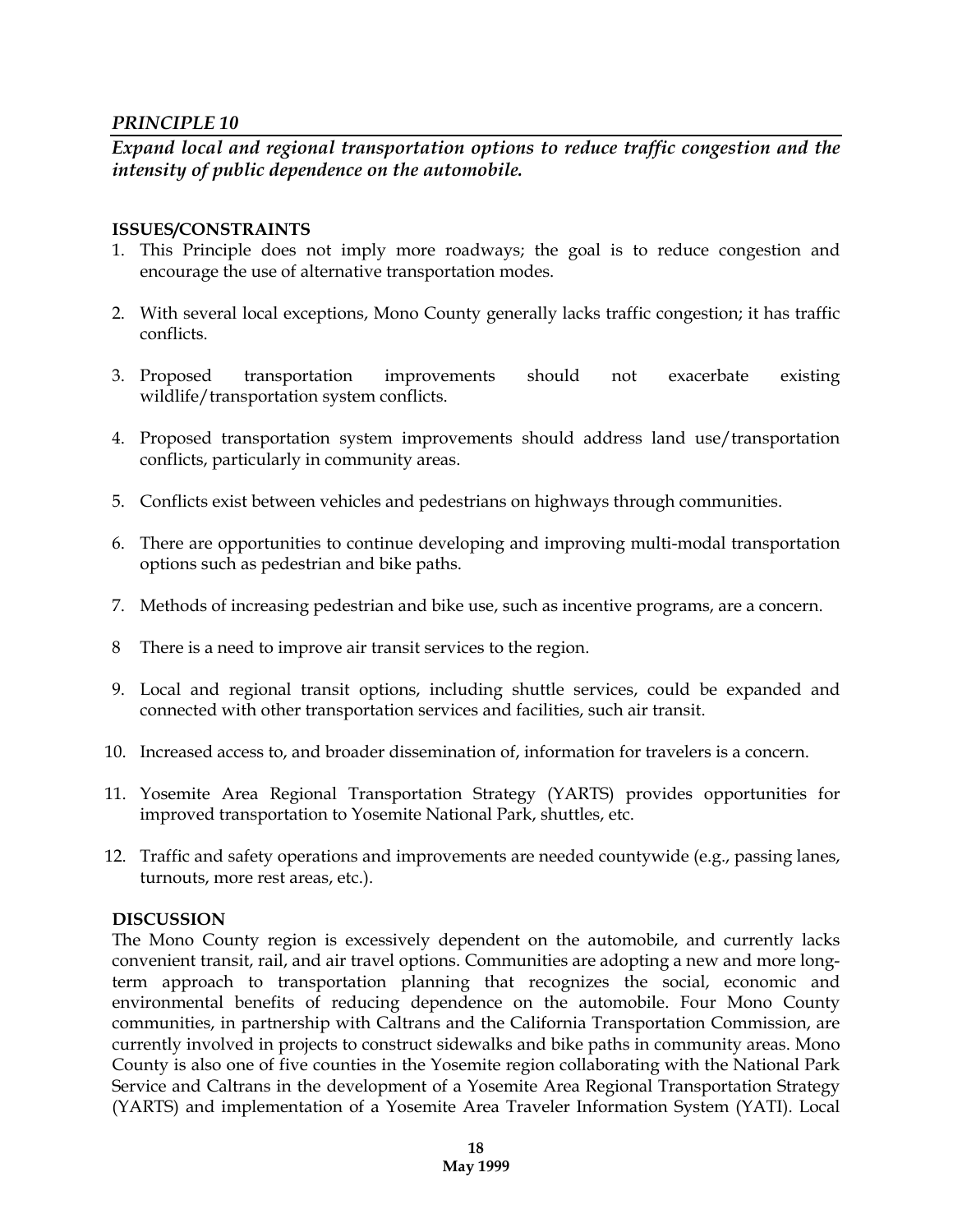communities are also working with Caltrans to coordinate operational improvement projects with sidewalk and bike path improvements.

- 1. Encourage the use of alternative transportation modes.
- 2. Explore methods of minimizing deer/cattle mortality on highways (e.g., reducing nighttime speeds in critical areas, highway underpasses).
- 3. Ensure that proposed transportation improvements consider land use/transportation conflicts, particularly in community areas.
- 4. Plan bike lanes more systematically for highway expansions.
- 5. Implement regional bike paths.
- 6. Expand public transportation options, including the existing shuttle system.
- 7. Continue to participate in the implementation of YATI and other methods of providing information to travelers.
- 8. Establish a regional transportation system with Yosemite.
- 9. Support projects in the Regional Transportation Improvement Plan (RTIP) to the California Transportation Commission.
- 10. Collaborate with Caltrans and Mono County on a corridor study for U.S. 395, and, if needed, for other highways in the county.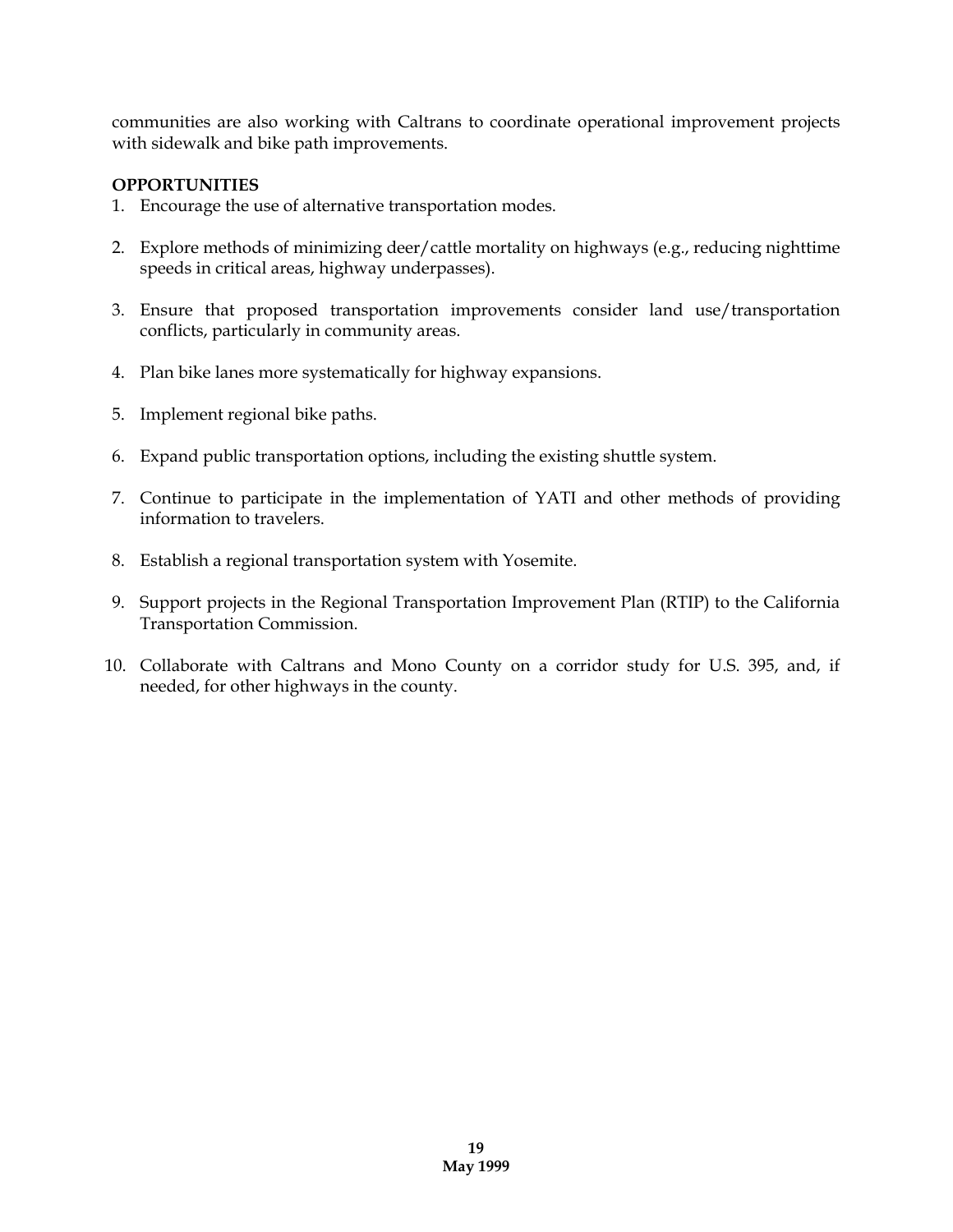*Invest public resources and direct private investment to maintain and expand each community's social, natural and financial capital.*

### **ISSUES/CONSTRAINTS**

- 1. Public infrastructure development should be reviewed on a comprehensive basis, not project by project.
- 2. Agencies should look at opportunities to collaborate on facilities, roads, services (fire, etc.), and opportunities to partner with private providers.
- 3. Agencies need to determine how road improvements for the town and county can be financed and maintained.
- 4. Infrastructure needs (sewer, transportation services and facilities) for the proposed development at the Mammoth-Yosemite airport need to be addressed.
- 5. The impacts to natural resources (natural capital) of expanding community infrastructure systems need to be considered in the planning process.
- 6. Leapfrog development creates expectations and needs for new public infrastructure. To avoid a potentially inefficient use of community capital (Principle 1 in this document), as well as local planning policies, new development ought to occur within or adjacent to existing communities.

#### **DISCUSSION**

Local planning policy directs that future community development occur within or adjacent to existing communities. Implementation of this policy should assist in efficiently utilizing existing community capital. Several Mono County communities lack adequate infrastructure and lack the critical population mass to fund and maintain infrastructure networks. Encouraging infill development and coordination of new development infrastructure with existing systems is necessary to build adequate levels of infrastructure and public utilities. There is a need to find sources of public investment to serve and support community infrastructure systems.

- 1. Review the capital facilities plans of public entities to develop a comprehensive inventory of proposed infrastructure development. Identify areas/projects where agencies can collaborate on providing infrastructure.
- 2. Determine how to finance and maintain county and town road improvements.
- 3. Develop a Master Infrastructure Plan for proposed development at the Mammoth-Yosemite airport.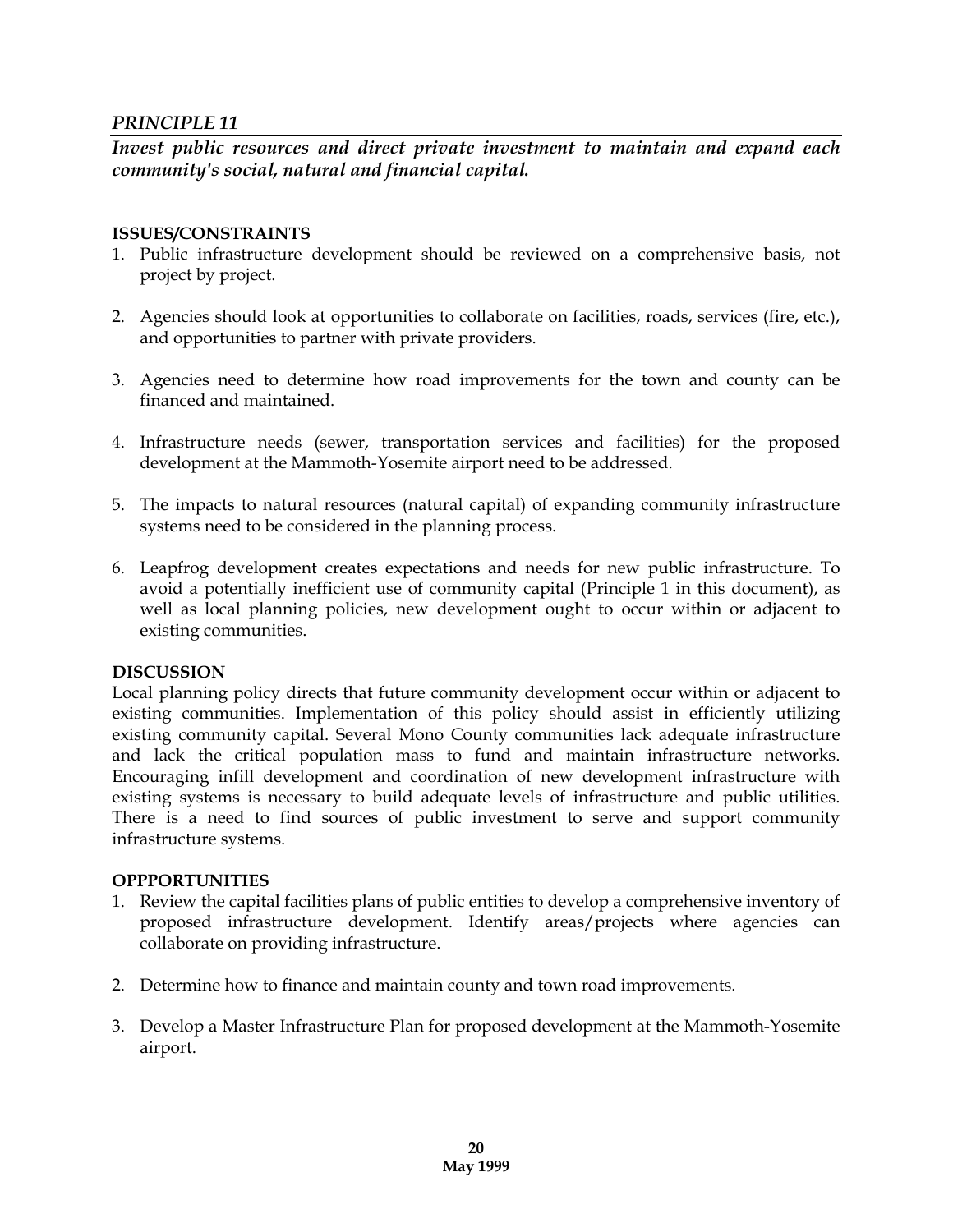- 4. Review public and private land uses to identify if they are negatively impacting infrastructure (e.g., roads). Acquire the land on a willing-seller basis if necessary.
- 5. Consider land-adjustment possibilities to ensure the best use of land and existing infrastructure.
- 6. Consider community infrastructure needs when developing the Master Land Adjustment Plan discussed elsewhere in this document.
- 7. Consider developer fees to help fund needed infrastructure. Developer fees should not exceed the costs of the benefits received by the development.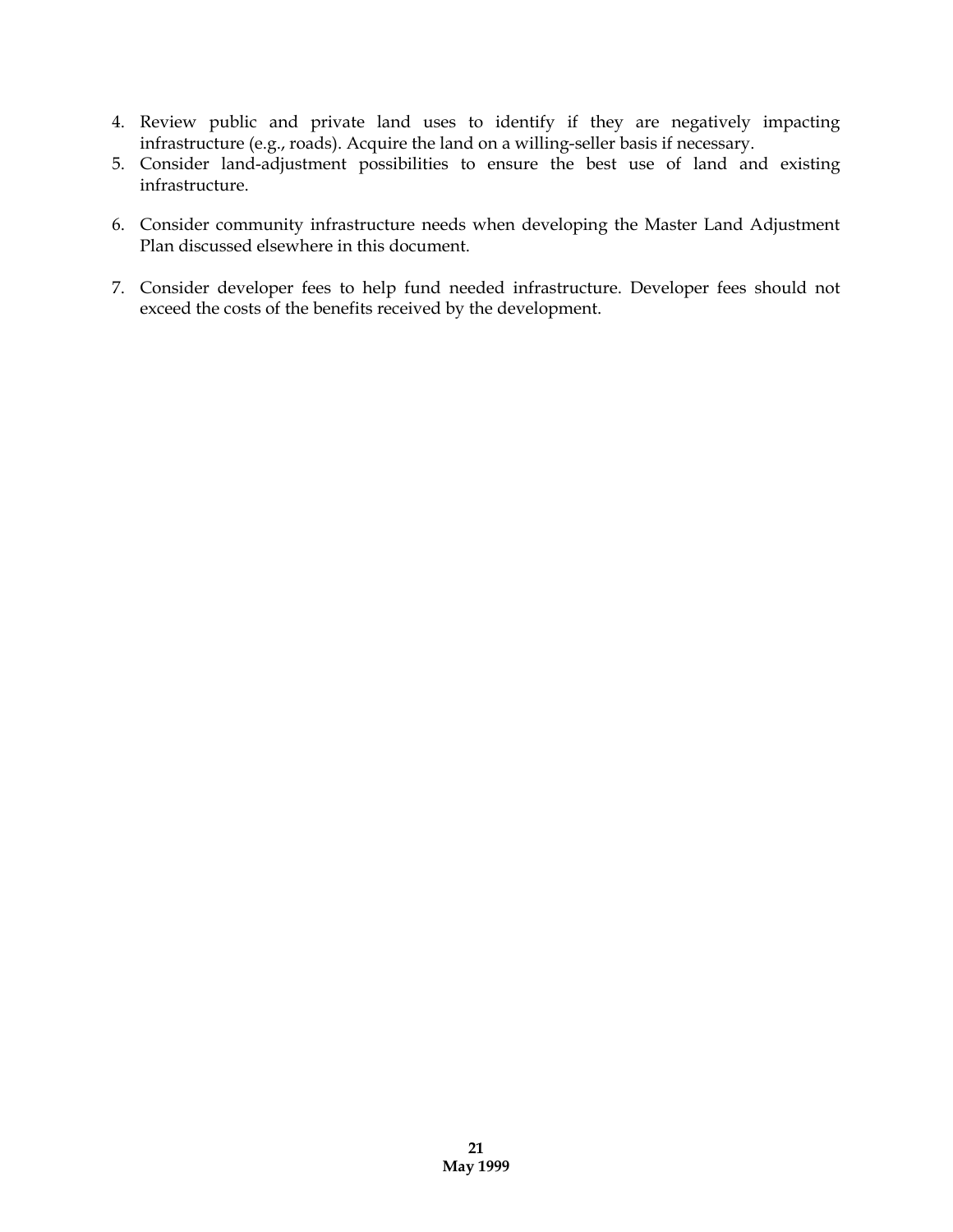# *Integrate land use planning with other planning for community development.*

#### **ISSUES/CONSTRAINTS**

- 1. Transportation system and corridor needs must be considered during land use planning.
- 2. There is a need to determine if YARTS and YATI are consistent with local planning documents.
- 3. Water supply issues must be considered during land use planning.
- 4. Water supply issues, including fire flows, for the proposed expansion of the Mammoth-Yosemite airport are a concern, particularly as they may affect the Hot Creek Fish Hatchery.
- 5. The effects of land adjustments (exchanges) on community water supplies need to be considered.
- 6. In many unincorporated areas of the county there is no infrastructure for community systems (e.g., water, sewer), some of which are included in Special District boundaries.
- 7. There is a need to involve all affected local governments in the planning process and to ensure that they all agree on community and countywide objectives for land use, resource conservation, economic development, etc.

#### **DISCUSSION**

More than 30 special districts, school districts, and general purpose governments serve Mono County communities. In many instances, several local government agencies serve a single small community. Rarely do these local governments conduct joint meetings, meet with RPACs, or coordinate planning efforts. Improved coordination among local government agencies is essential to integrate land use and infrastructure planning, economic development, public safety, education, resource conservation, affordable housing and other community objectives. These objectives in turn should influence local land use and public investment infrastructure decisions.

#### **OPPORTUNITIES**

- 1. Continue to coordinate transportation and land use planning.
- 2. Work with local governments to ensure that water supply and other infrastructure issues are considered during land use planning.
- 3. Encourage the consolidation of local special districts as a method to improve service coordination. Invite special districts to participate in pertinent discussions.
- 4. Continue to hold annual MCCPT public forums.

# *PRINCIPLE 13*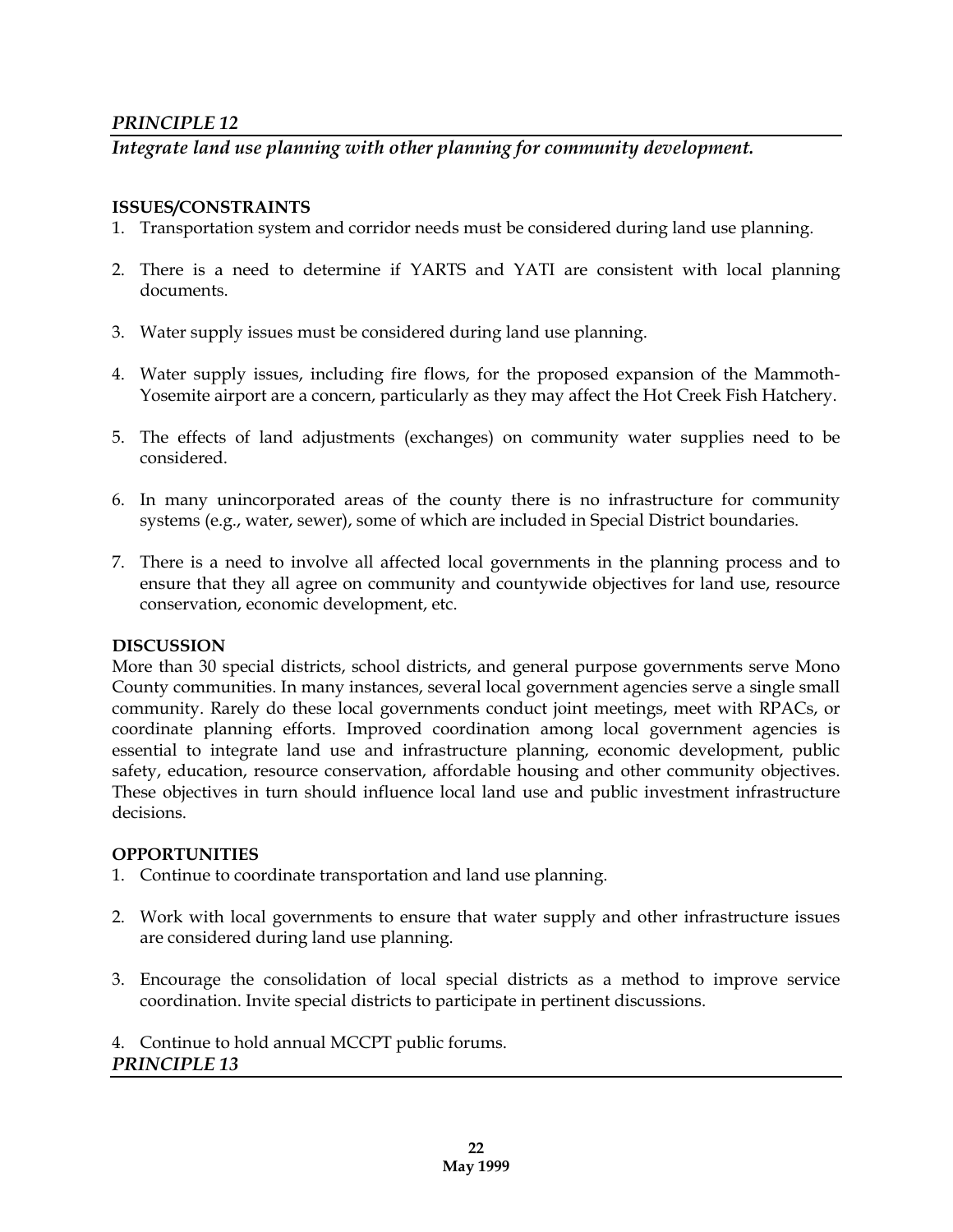*Create efficient and meaningful ways to engage the public in shaping local land use plans.*

# **ISSUES/CONSTRAINTS**

- 1. The Regional Planning Advisory Committees (RPACs) serve this purpose throughout the county's communities.
- 2. The MCCPT should examine other ways to facilitate community involvement in local planning processes.

# **DISCUSSION**

Mono County RPACs have been pointed to as a model for facilitating community involvement in local planning processes. The RPAC system could be improved and streamlined through the use of innovative planning techniques, such as the use of facilitators for community meetings. There is an opportunity to expand community participation in the planning process by offering additional methods of participating such as interaction with a website and e-mail. There is also an opportunity to coordinate RPAC planning efforts with those of the MCCPT.

- 1. Develop and implement alternative methods of community involvement in the planning process when appropriate. These methods could include questionnaires, use of the media to inform the public, and use of electronic media such as websites and e-mail to elicit wider participation.
- 2. Keep the public informed of MCCPT actions and other planning processes, and indicate how they can become involved in the process.
- 3. Use facilitators for community planning to streamline the process.
- 4. Streamline planning processes where possible and carry through with implementing actions in a timely manner so that the public maintains interest.
- 5. Ask people what they want to see in their communities and in the county, what land uses and the visual attributes of those land uses.
- 6. Utilize websites to inform the public and elicit public participation in the planning process. Explore the MCCPT website and encourage Mono County to develop a site. Ensure that local planning sites are linked to agency sites.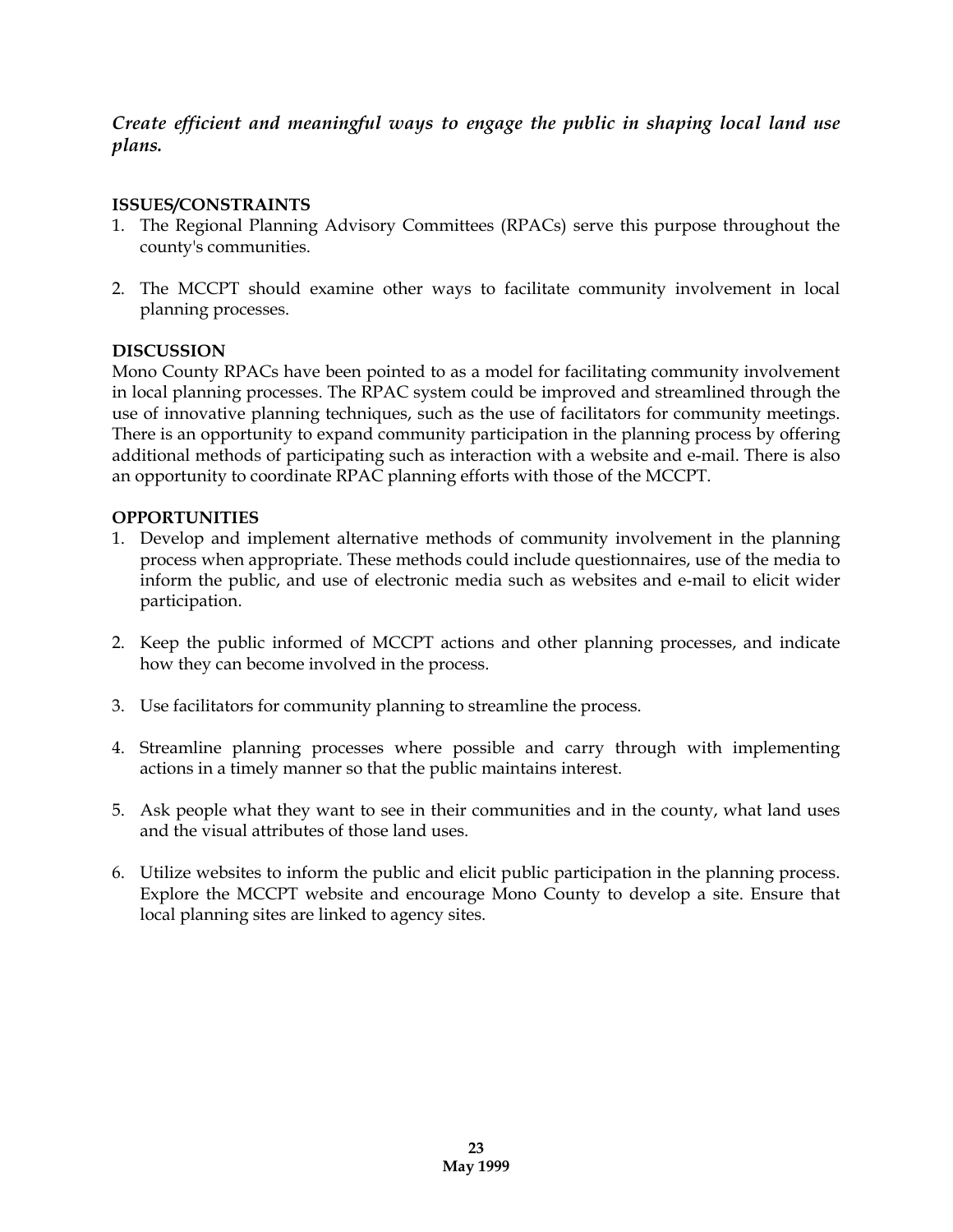# *Ensure that general plans and plan implementation documents are thorough, current and consistent.*

#### **ISSUES/CONSTRAINTS**

- 1. Keep the plan out in front of people follow through with policy updates.
- 2. The Town of Mammoth Lakes' 2005 document, which evaluates the status of the Town's planning documents, is an example of this.
- 3. Mono County is in the process of integrating its General Plan and Zoning Code to ensure they are consistent and easy to use.
- 4. Planning documents need to address the issue of maintaining a sense of community.

#### **DISCUSSION**

California planning law requires cities and counties to adopt and maintain up-to-date and internally consistent general plans. Changing circumstances, new planning and environmental information, new legal requirements and shifts in public attitudes can all cause planning documents to become outdated. A challenge to all agencies involved in land use management and planning is to stay abreast of the changing environment and to adjust their plans accordingly. Plans that are thorough, current and consistent increase the certainty, predictability, and fairness of the planning process for businesses, private property owners and the general public.

- 1. Review various agency and county land management plans for consistency. Amend the plans, if necessary, to address inconsistencies.
- 2. Develop a vision to guide local, regional, state and federal agencies in developing plan updates.
- 3. Ensure that the public is aware of, and able to participate in, ongoing plan updates and implementation.
- 4. Revise county planning documents to address the issue of maintaining a sense of community.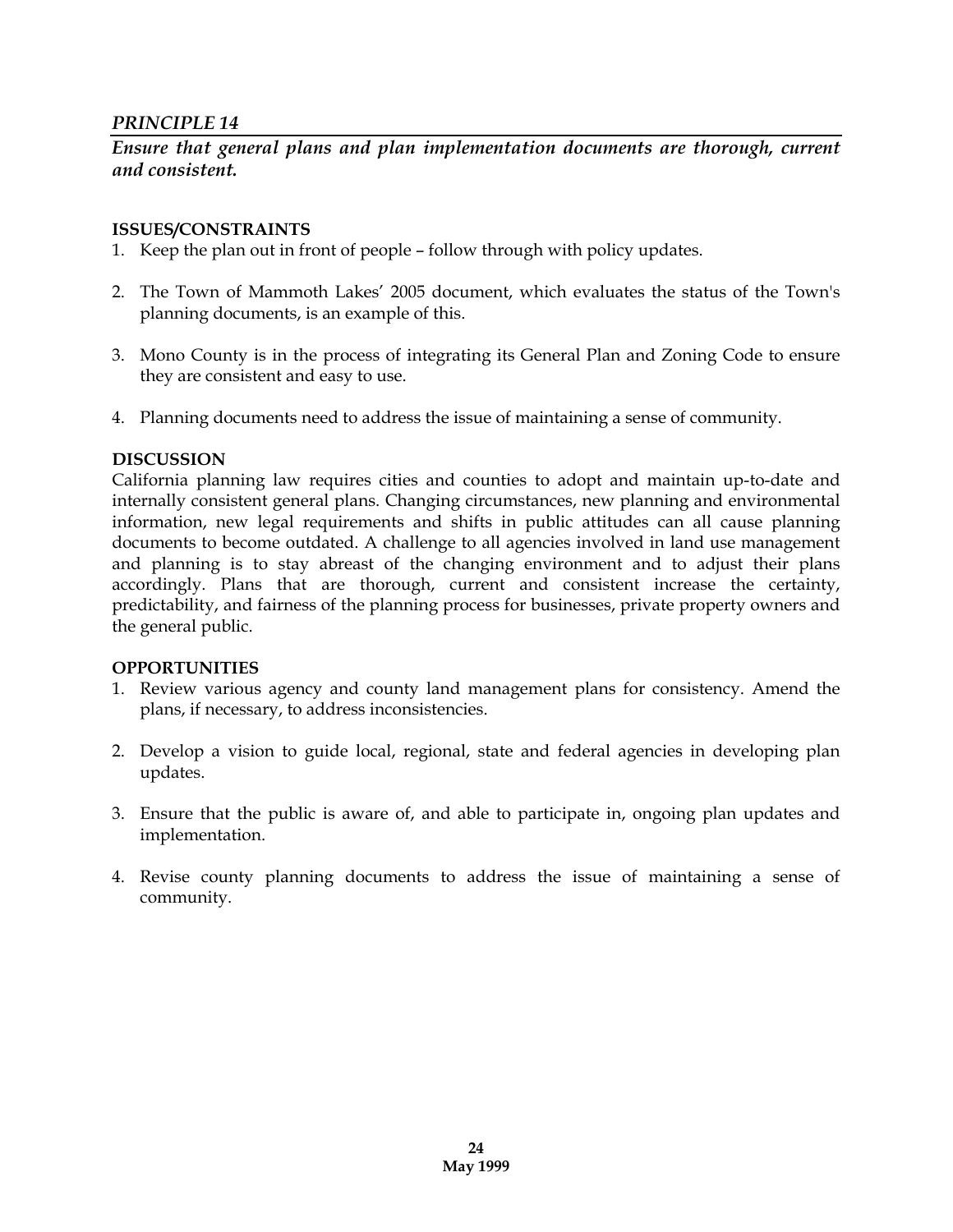# *Build customer satisfaction through efficient and predictable plan implementation.*

### **ISSUES/CONSTRAINTS**

- 1. Once plans are adopted, it is important to implement them efficiently and consistently.
- 2. The goal should be to provide "one-stop shopping" in order to streamline permitting and environmental review processes for the public. To achieve this goal, agencies need to simplify the permitting and environmental review processes where possible and clarify gray areas where possible.
- 3. To simplify and clarify one aspect of the permitting and environmental review processes, MCCPT members should develop a consistent approach to requests from the public for special uses/facilities on public and private lands in the county. One method to achieve this would be to develop a collaborative guide that provides a range of opportunities for land use rather than a list of constraints (not a "no" but a "where-we-want-to-be description").
- 4. The land exchange process should be expedited in order to help achieve a number of the preceding principles in this document. Consolidating private lands around existing communities would allow for additional growth in those areas and would preserve the county's natural, cultural and scenic assets. The MCCPT should play a role in facilitating changes in the land exchange process.
- 5. Many of the agencies that affect the permitting and environmental review processes in Mono County are located outside the county, in many cases at quite a distance. It becomes difficult to include all these agencies in the streamlining process. If, however, they "buy into" the streamlining process, advances in telecommunications will make it increasingly easy to implement plans efficiently.

#### **DISCUSSION**

Once planning documents have been established that represent community priorities, staff should function as facilitators, implementing the plan efficiently and predictably so applicants save time and money. Staff can help to make the process more efficient by reducing unnecessary complexity and costly delays, coordinating with other permitting entities to process common applications concurrently, and collaborating with other agencies on joint environmental documents during common permit processes. County supervisors and other local officials can support efficient plan implementation by minimizing their involvement in routine planning decisions.

- 1. Consolidate processes and offices, where feasible, in a collaborative format to provide a seamless delivery of services. Include out-of-county agencies in the process, where feasible. (Agencies with offices in Bishop should move to Mono County.)
- 2. Develop a collaborative countywide guide to land use that lists a range of opportunities for land use rather than a list of constraints (not a "no" but a "where-we-want-to-be description")?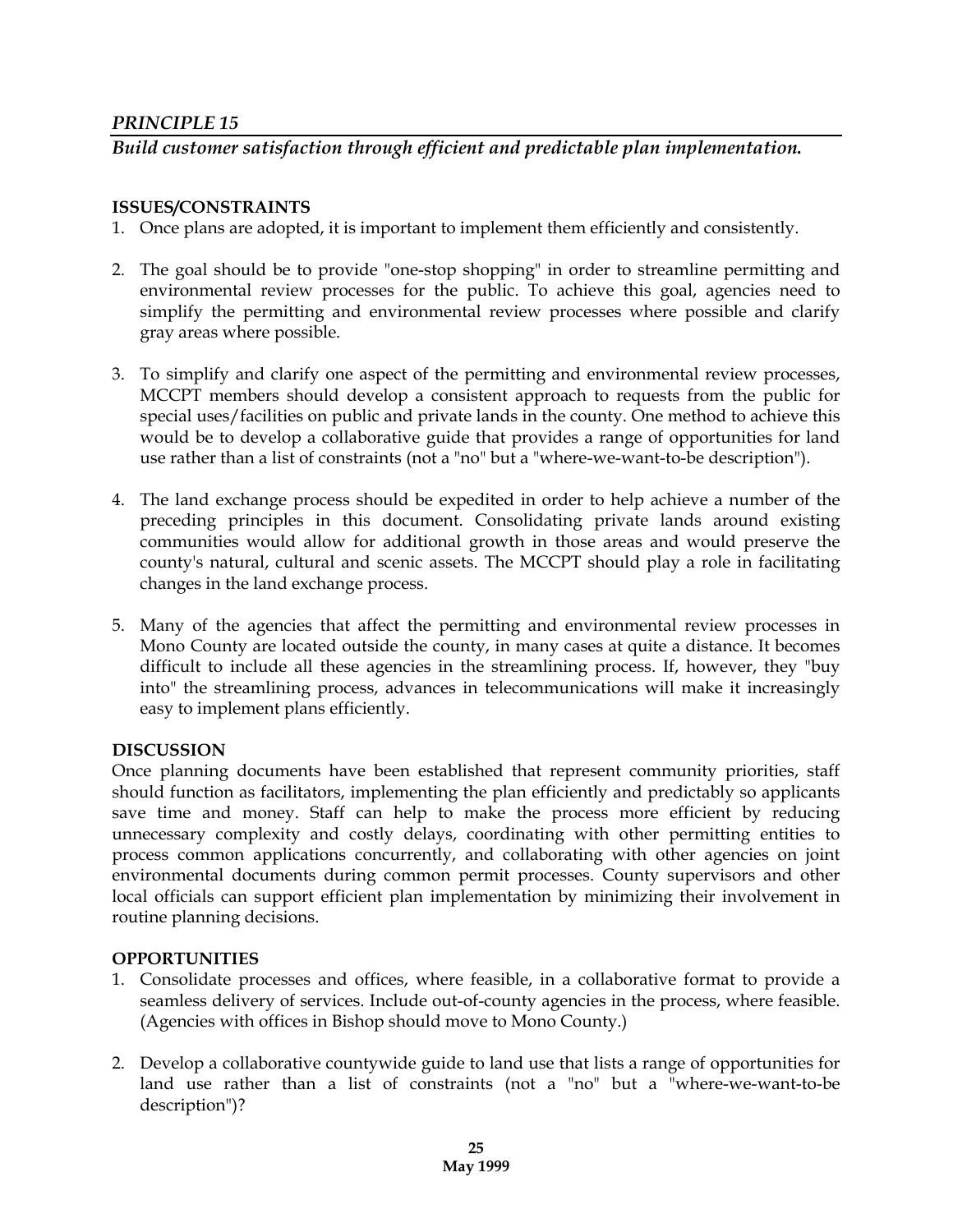- 3. Expedite the land exchange process through implementation of a Master Land Adjustment Plan. The MCCPT should play a role in facilitating changes in the land exchange process.
- 4. Increase utilization of telecommunications in order to provide efficient service.